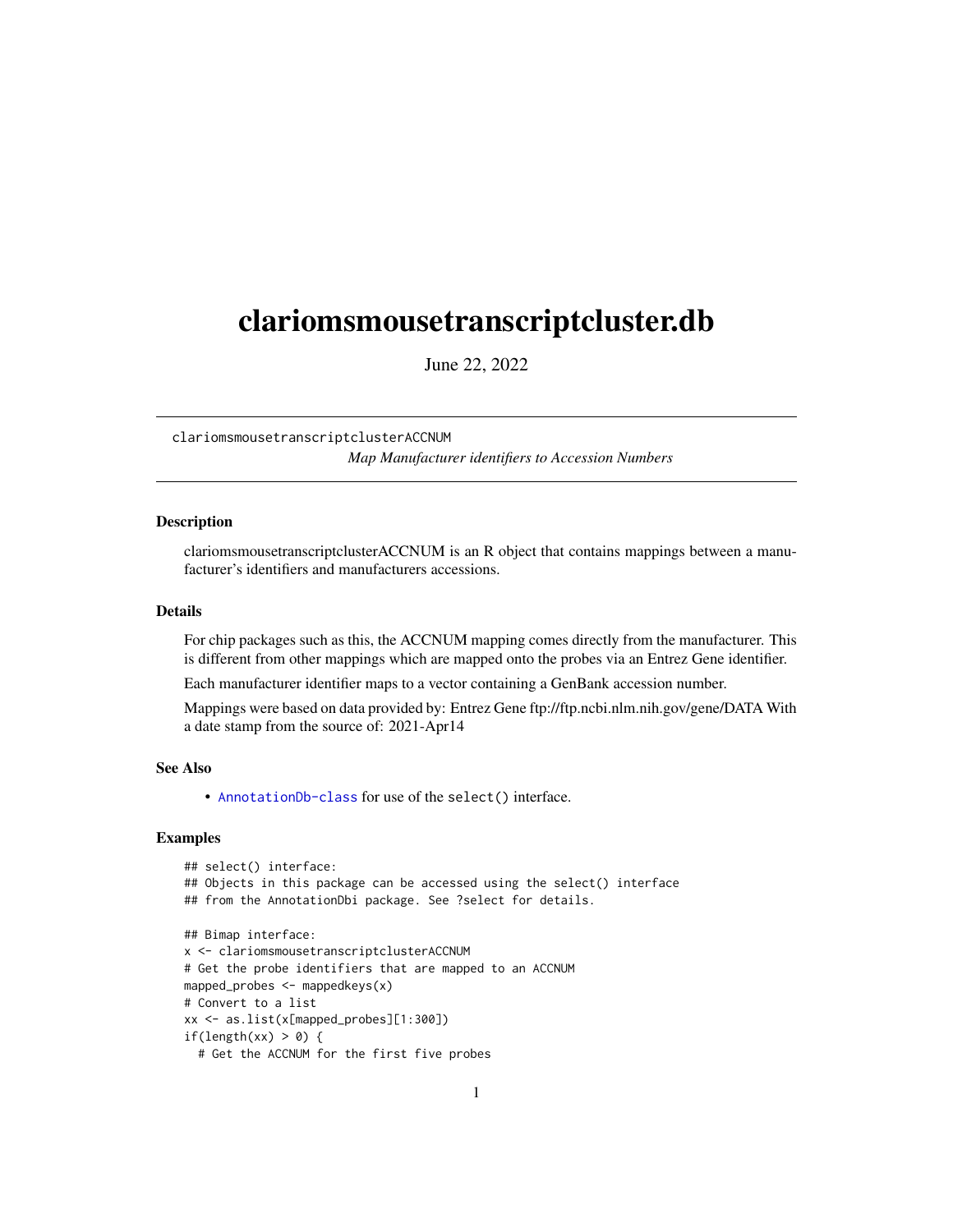```
xx[1:5]
 # Get the first one
 xx[[1]]
}
```
## clariomsmousetranscriptclusterALIAS2PROBE

*Map between Common Gene Symbol Identifiers and Manufacturer Identifiers*

## **Description**

clariomsmousetranscriptclusterALIAS is an R object that provides mappings between common gene symbol identifiers and manufacturer identifiers.

## Details

Each gene symbol is mapped to a named vector of manufacturer identifiers. The name represents the gene symbol and the vector contains all manufacturer identifiers that are found for that symbol. An NA is reported for any gene symbol that cannot be mapped to any manufacturer identifiers.

This mapping includes ALL gene symbols including those which are already listed in the SYMBOL map. The SYMBOL map is meant to only list official gene symbols, while the ALIAS maps are meant to store all used symbols.

Mappings were based on data provided by: Entrez Gene ftp://ftp.ncbi.nlm.nih.gov/gene/DATA With a date stamp from the source of: 2021-Apr14

## See Also

• [AnnotationDb-class](#page-0-0) for use of the select() interface.

```
## select() interface:
## Objects in this package can be accessed using the select() interface
## from the AnnotationDbi package. See ?select for details.
## Bimap interface:
# Convert the object to a list
xx <- as.list(clariomsmousetranscriptclusterALIAS2PROBE)
if(length(xx) > 0){
   # Get the probe identifiers for the first two aliases
   xx[1:2]
   # Get the first one
    xx[[1]]
}
```
<span id="page-1-0"></span>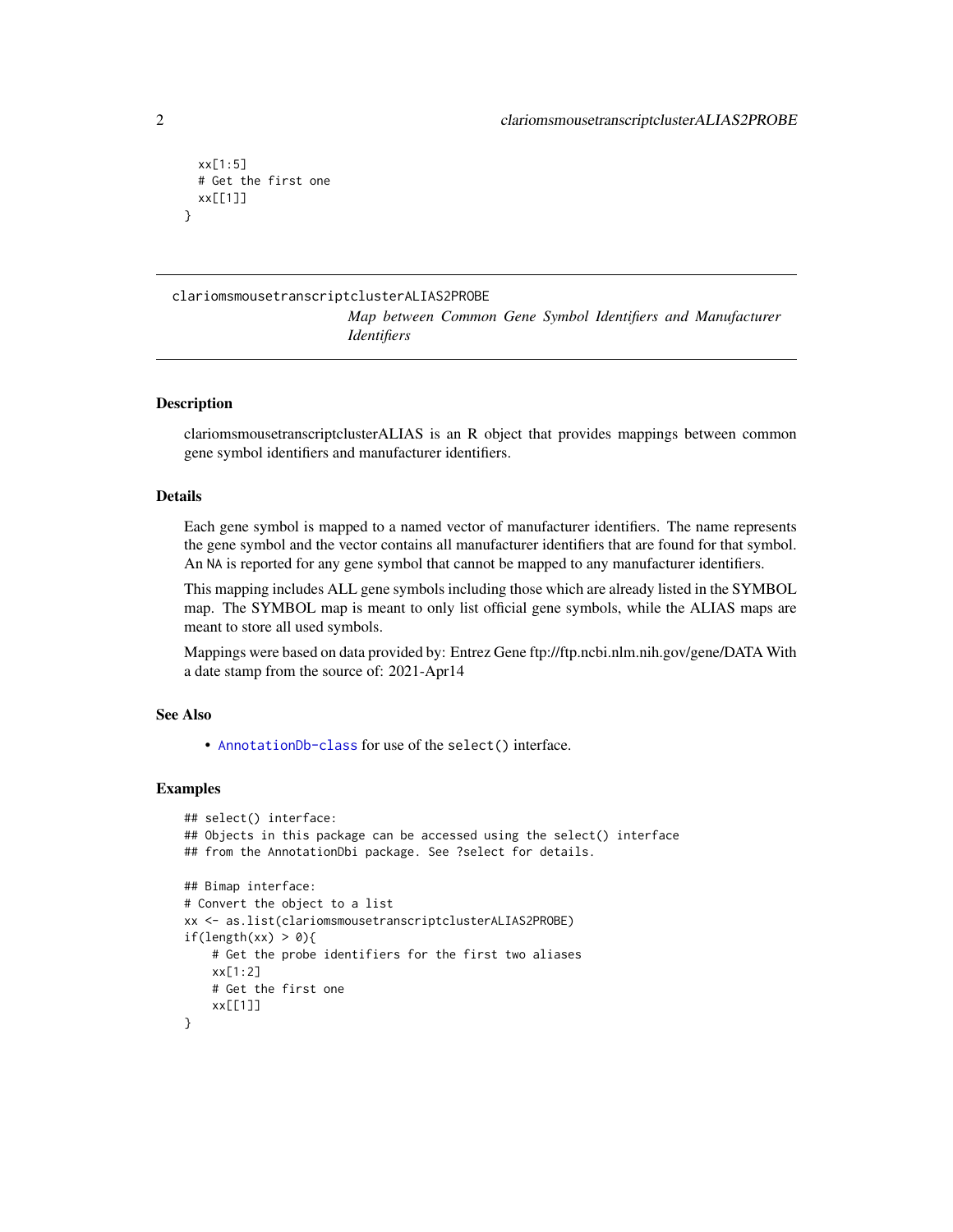<span id="page-2-0"></span>clariomsmousetranscriptcluster.db

*Bioconductor annotation data package*

#### **Description**

Welcome to the clariomsmousetranscriptcluster.db annotation Package. The purpose of this package is to provide detailed information about the clariomsmousetranscriptcluster platform. This package is updated biannually.

Objects in this package are accessed using the select() interface. See ?select in the AnnotationDbi package for details.

## See Also

• [AnnotationDb-class](#page-0-0) for use of keys(), columns() and select().

#### Examples

```
## select() interface:
## Objects in this package can be accessed using the select() interface
## from the AnnotationDbi package. See ?select for details.
columns(clariomsmousetranscriptcluster.db)
## Bimap interface:
## The 'old style' of interacting with these objects is manipulation as
## bimaps. While this approach is still available we strongly encourage the
```
## use of select().

ls("package:clariomsmousetranscriptcluster.db")

clariomsmousetranscriptclusterCHR *Map Manufacturer IDs to Chromosomes*

## Description

clariomsmousetranscriptclusterCHR is an R object that provides mappings between a manufacturer identifier and the chromosome that contains the gene of interest.

## Details

Each manufacturer identifier maps to a vector of chromosomes. Due to inconsistencies that may exist at the time the object was built, the vector may contain more than one chromosome (e.g., the identifier may map to more than one chromosome). If the chromosomal location is unknown, the vector will contain an NA.

Mappings were based on data provided by: Entrez Gene ftp://ftp.ncbi.nlm.nih.gov/gene/DATA With a date stamp from the source of: 2021-Apr14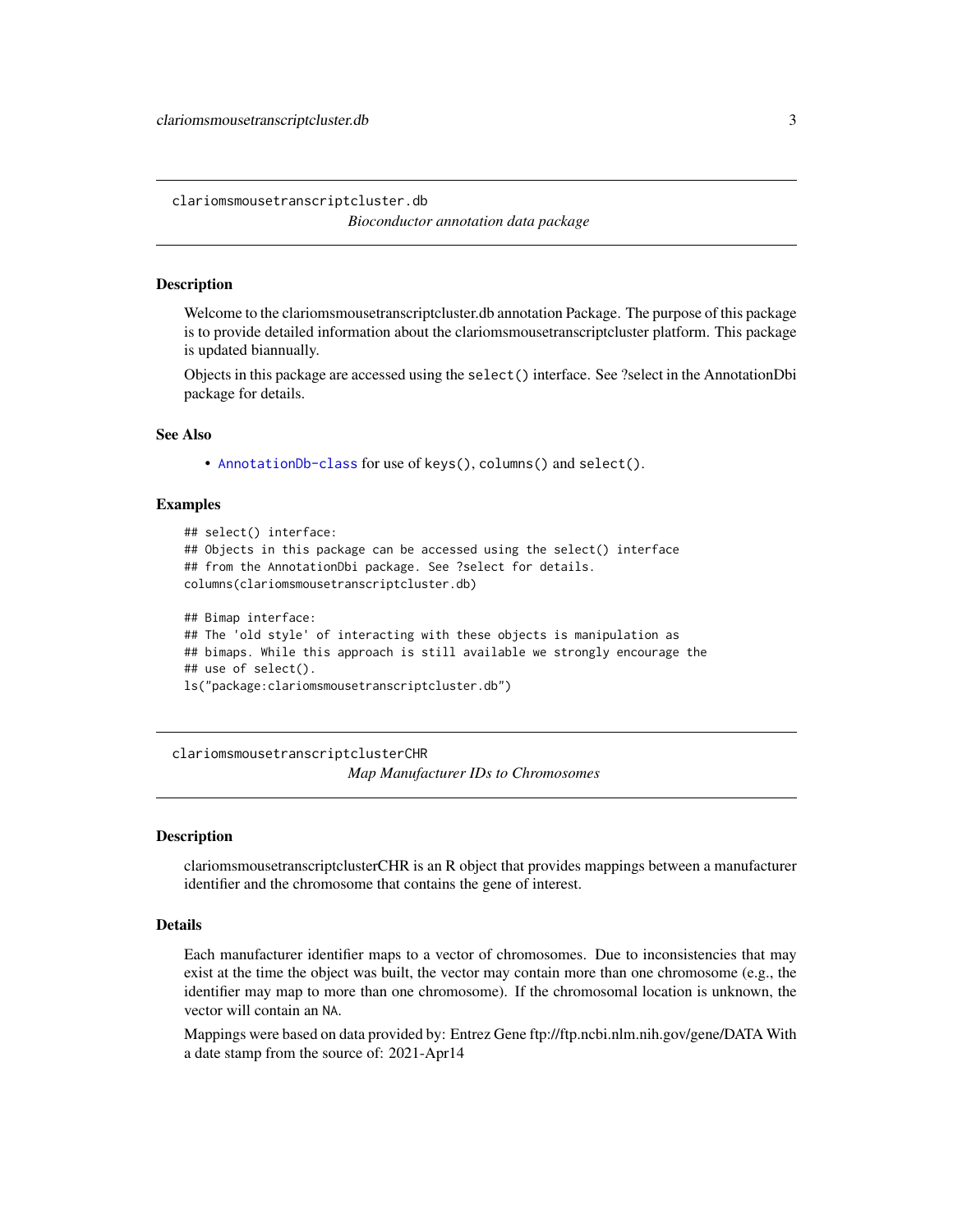## <span id="page-3-0"></span>See Also

• [AnnotationDb-class](#page-0-0) for use of the select() interface.

## Examples

```
## select() interface:
## Objects in this package can be accessed using the select() interface
## from the AnnotationDbi package. See ?select for details.
## Bimap interface:
x <- clariomsmousetranscriptclusterCHR
# Get the probe identifiers that are mapped to a chromosome
mapped_probes <- mappedkeys(x)
# Convert to a list
xx <- as.list(x[mapped_probes][1:300])
if(length(xx) > 0) {
  # Get the CHR for the first five probes
  xx[1:5]
  # Get the first one
  xx[[1]]
}
```
clariomsmousetranscriptclusterCHRLENGTHS

*A named vector for the length of each of the chromosomes*

## Description

clariomsmousetranscriptclusterCHRLENGTHS provides the length measured in base pairs for each of the chromosomes.

## Details

This is a named vector with chromosome numbers as the names and the corresponding lengths for chromosomes as the values.

Total lengths of chromosomes were derived by calculating the number of base pairs on the sequence string for each chromosome.

## See Also

• [AnnotationDb-class](#page-0-0) for use of the select() interface.

## Examples

```
## select() interface:
```

```
## Objects in this package can be accessed using the select() interface
```
## from the AnnotationDbi package. See ?select for details.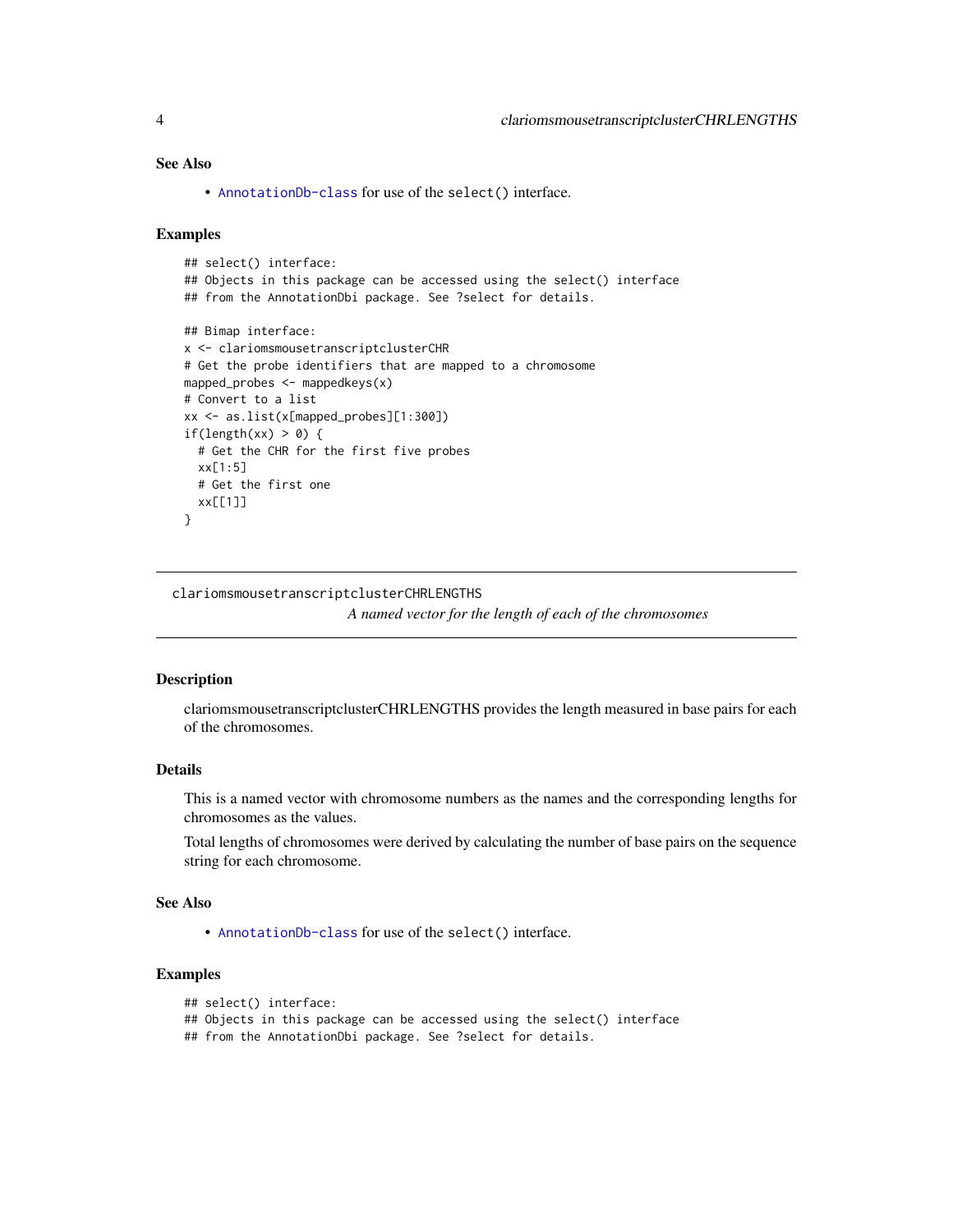```
## Bimap interface:
tt <- clariomsmousetranscriptclusterCHRLENGTHS
# Length of chromosome 1
tt["1"]
```
clariomsmousetranscriptclusterCHRLOC *Map Manufacturer IDs to Chromosomal Location*

#### Description

clariomsmousetranscriptclusterCHRLOC is an R object that maps manufacturer identifiers to the starting position of the gene. The position of a gene is measured as the number of base pairs.

The CHRLOCEND mapping is the same as the CHRLOC mapping except that it specifies the ending base of a gene instead of the start.

## Details

Each manufacturer identifier maps to a named vector of chromosomal locations, where the name indicates the chromosome. Due to inconsistencies that may exist at the time the object was built, these vectors may contain more than one chromosome and/or location. If the chromosomal location is unknown, the vector will contain an NA.

Chromosomal locations on both the sense and antisense strands are measured as the number of base pairs from the p (5' end of the sense strand) to q (3' end of the sense strand) arms. Chromosomal locations on the antisense strand have a leading "-" sign (e. g. -1234567).

Since some genes have multiple start sites, this field can map to multiple locations.

Mappings were based on data provided by: UCSC Genome Bioinformatics (Mus musculus)

With a date stamp from the source of: 2021-Feb16

## See Also

• [AnnotationDb-class](#page-0-0) for use of the select() interface.

```
## select() interface:
## Objects in this package can be accessed using the select() interface
## from the AnnotationDbi package. See ?select for details.
## Bimap interface:
x <- clariomsmousetranscriptclusterCHRLOC
# Get the probe identifiers that are mapped to chromosome locations
mapped_probes <- mappedkeys(x)
# Convert to a list
xx <- as.list(x[mapped_probes][1:300])
if(length(xx) > 0) {
 # Get the CHRLOC for the first five probes
```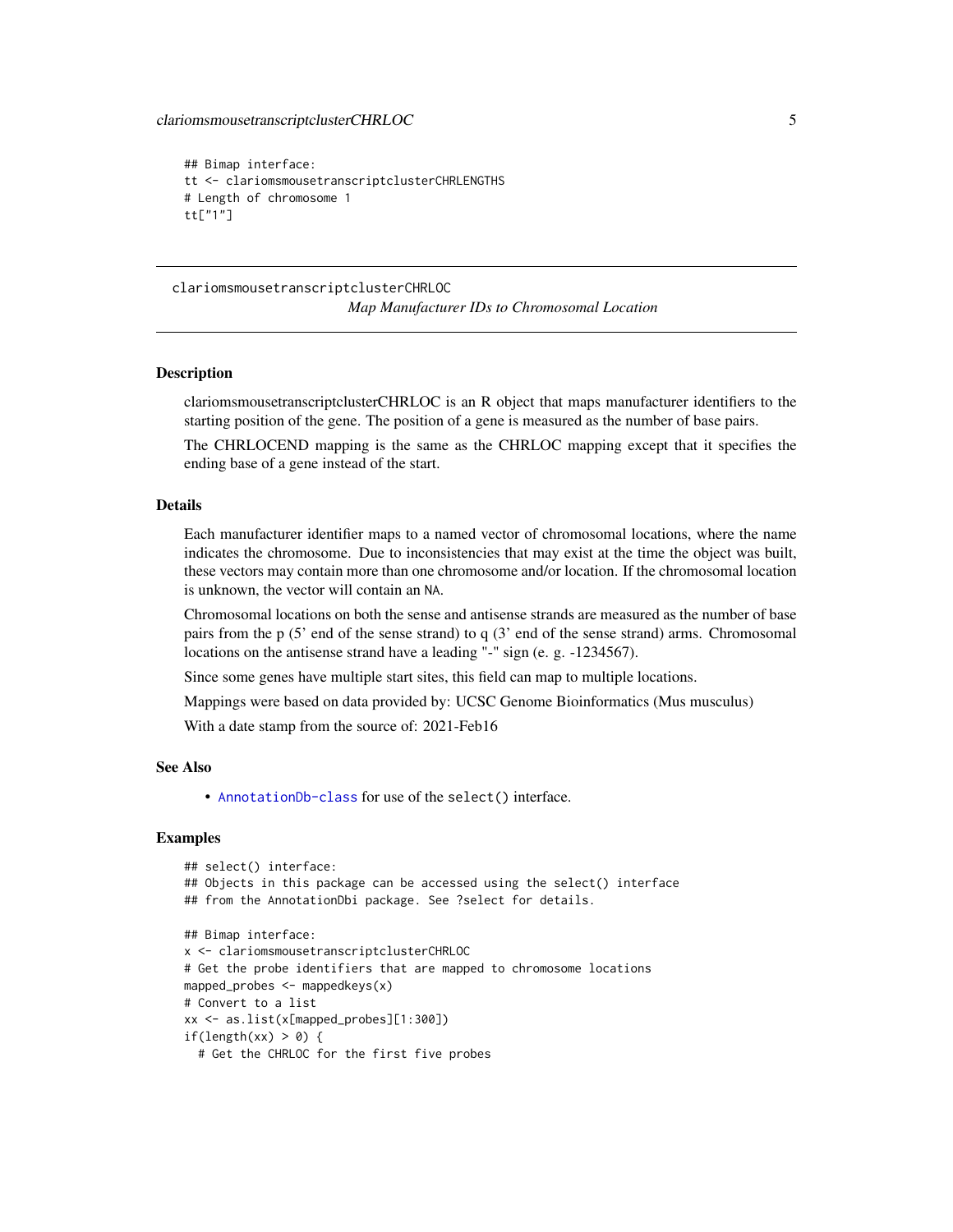```
xx[1:5]
 # Get the first one
 xx[[1]]
}
```
clariomsmousetranscriptclusterENSEMBL

*Map Ensembl gene accession numbers with Entrez Gene identifiers*

#### **Description**

clariomsmousetranscriptclusterENSEMBL is an R object that contains mappings between manufacturer identifiers and Ensembl gene accession numbers.

#### Details

This object is a simple mapping of manufacturer identifiers to Ensembl gene Accession Numbers.

Mappings were based on data provided by BOTH of these sources: [http://www.ensembl.org/](http://www.ensembl.org/biomart/martview/) [biomart/martview/](http://www.ensembl.org/biomart/martview/) <ftp://ftp.ncbi.nlm.nih.gov/gene/DATA>

For most species, this mapping is a combination of manufacturer to ensembl IDs from BOTH NCBI and ensembl. Users who wish to only use mappings from NCBI are encouraged to see the ncbi2ensembl table in the appropriate organism package. Users who wish to only use mappings from ensembl are encouraged to see the ensembl2ncbi table which is also found in the appropriate organism packages. These mappings are based upon the ensembl table which is contains data from BOTH of these sources in an effort to maximize the chances that you will find a match.

For worms and flies however, this mapping is based only on sources from ensembl, as these organisms do not have ensembl to entrez gene mapping data at NCBI.

#### See Also

• [AnnotationDb-class](#page-0-0) for use of the select() interface.

```
## select() interface:
## Objects in this package can be accessed using the select() interface
## from the AnnotationDbi package. See ?select for details.
## Bimap interface:
x <- clariomsmousetranscriptclusterENSEMBL
# Get the entrez gene IDs that are mapped to an Ensembl ID
mapped_genes <- mappedkeys(x)
# Convert to a list
xx <- as.list(x[mapped_genes][1:300])
if(length(xx) > 0) {
 # Get the Ensembl gene IDs for the first five genes
 xx[1:5]
 # Get the first one
```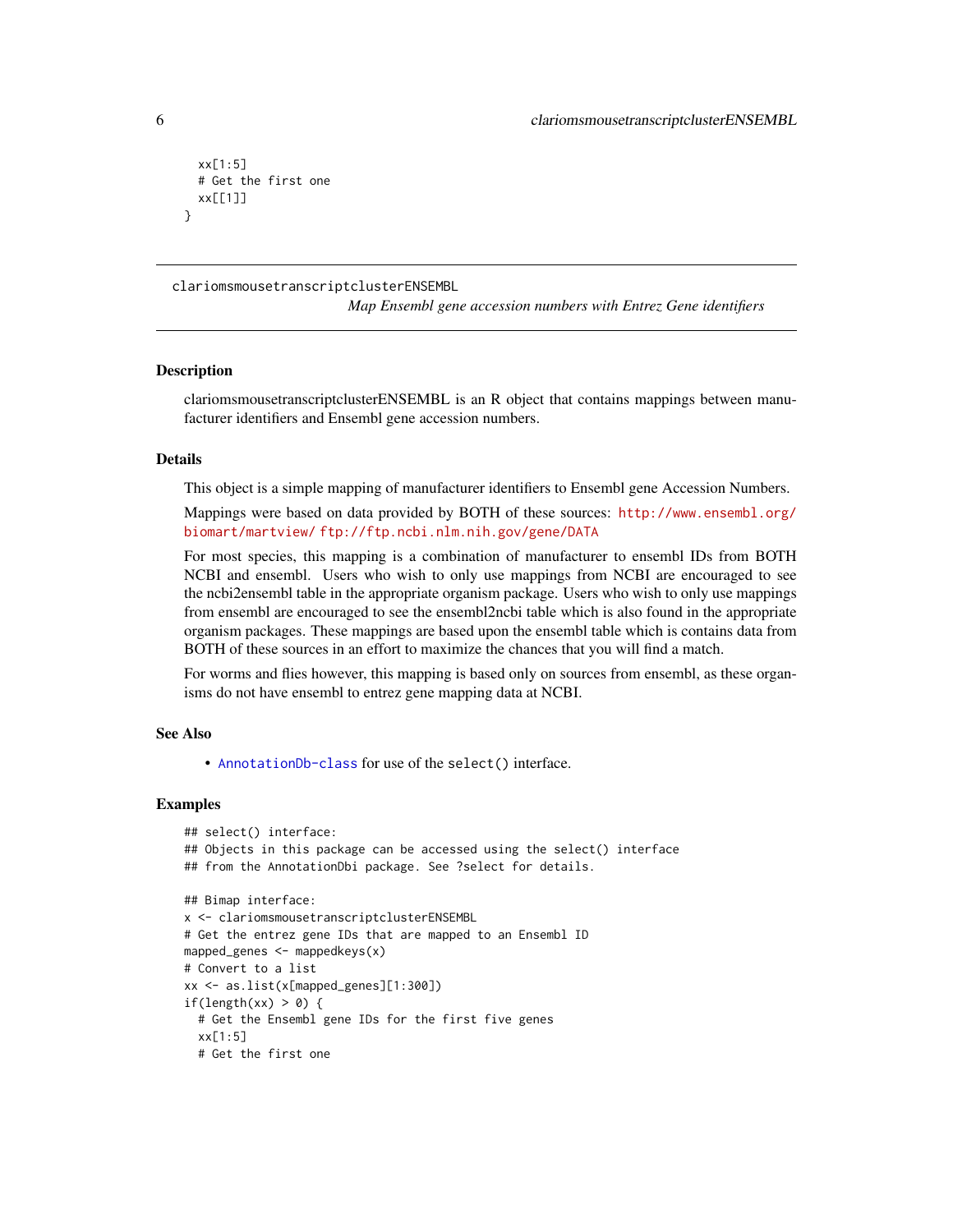## <span id="page-6-0"></span>clariomsmousetranscriptclusterENTREZID 7

```
xx[[1]]
}
#For the reverse map ENSEMBL2PROBE:
x <- clariomsmousetranscriptclusterENSEMBL2PROBE
mapped_genes <- mappedkeys(x)
# Convert to a list
xx <- as.list(x[mapped_genes][1:300])
if(length(xx) > 0){
   # Gets the entrez gene IDs for the first five Ensembl IDs
   xx[1:5]
   # Get the first one
   xx[[1]]
}
```
clariomsmousetranscriptclusterENTREZID *Map between Manufacturer Identifiers and Entrez Gene*

## Description

clariomsmousetranscriptclusterENTREZID is an R object that provides mappings between manufacturer identifiers and Entrez Gene identifiers.

## Details

Each manufacturer identifier is mapped to a vector of Entrez Gene identifiers. An NA is assigned to those manufacturer identifiers that can not be mapped to an Entrez Gene identifier at this time.

If a given manufacturer identifier can be mapped to different Entrez Gene identifiers from various sources, we attempt to select the common identifiers. If a concensus cannot be determined, we select the smallest identifier.

Mappings were based on data provided by: Entrez Gene ftp://ftp.ncbi.nlm.nih.gov/gene/DATA With a date stamp from the source of: 2021-Apr14

#### References

<https://www.ncbi.nlm.nih.gov/entrez/query.fcgi?db=gene>

## See Also

• [AnnotationDb-class](#page-0-0) for use of the select() interface.

## Examples

```
## select() interface:
```
## Objects in this package can be accessed using the select() interface

- ## from the AnnotationDbi package. See ?select for details.
- ## Bimap interface: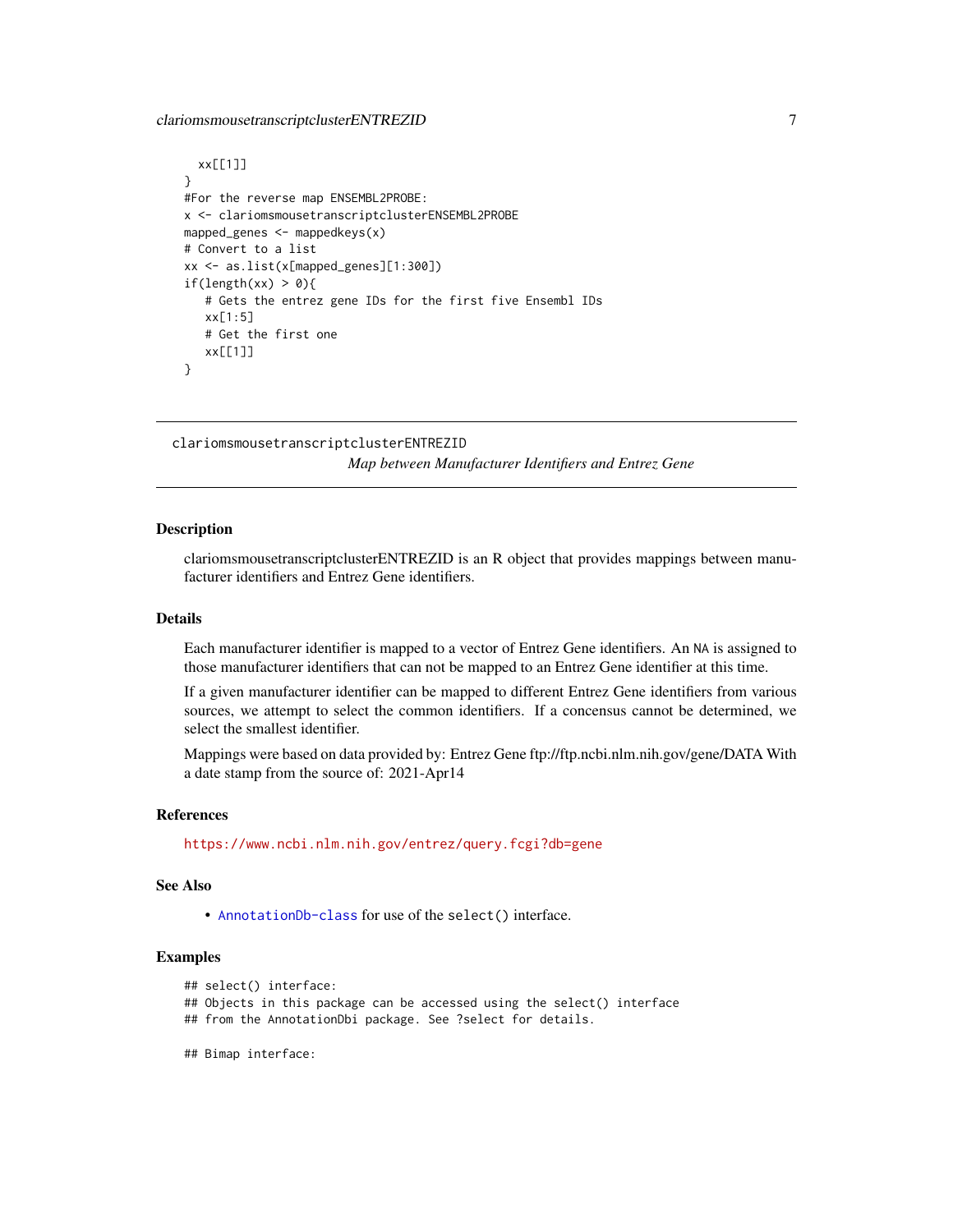```
x <- clariomsmousetranscriptclusterENTREZID
# Get the probe identifiers that are mapped to an ENTREZ Gene ID
mapped_probes <- mappedkeys(x)
# Convert to a list
xx <- as.list(x[mapped_probes][1:300])
if(length(xx) > 0) {
 # Get the ENTREZID for the first five probes
 xx[1:5]
 # Get the first one
 xx[[1]]
}
```
clariomsmousetranscriptclusterENZYME

*Maps between Manufacturer IDs and Enzyme Commission (EC) Numbers*

## Description

clariomsmousetranscriptclusterENZYME is an R object that provides mappings between manufacturer identifiers and EC numbers. clariomsmousetranscriptclusterENZYME2PROBE is an R object that maps Enzyme Commission (EC) numbers to manufacturer identifiers.

#### Details

When the clariomsmousetranscriptclusterENZYME maping viewed as a list, each manufacturer identifier maps to a named vector containing the EC number that corresponds to the enzyme produced by that gene. The names corresponds to the manufacturer identifiers. If this information is unknown, the vector will contain an NA.

For the clariomsmousetranscriptclusterENZYME2PROBE, each EC number maps to a named vector containing all of the manufacturer identifiers that correspond to the gene that produces that enzyme. The name of the vector corresponds to the EC number.

Enzyme Commission numbers are assigned by the Nomenclature Committee of the International Union of Biochemistry and Molecular Biology <http://www.chem.qmw.ac.uk/iubmb/enzyme/> to allow enzymes to be identified.

An Enzyme Commission number is of the format EC x.y.z.w, where x, y, z, and w are numeric numbers. In clariomsmousetranscriptclusterENZYME2PROBE, EC is dropped from the Enzyme Commission numbers.

Enzyme Commission numbers have corresponding names that describe the functions of enzymes in such a way that  $ECx$  is a more general description than  $ECx$ , y that in turn is a more general description than EC x.y.z. The top level EC numbers and names are listed below:

EC 1 oxidoreductases

EC 2 transferases

EC 3 hydrolases

EC 4 lyases

<span id="page-7-0"></span>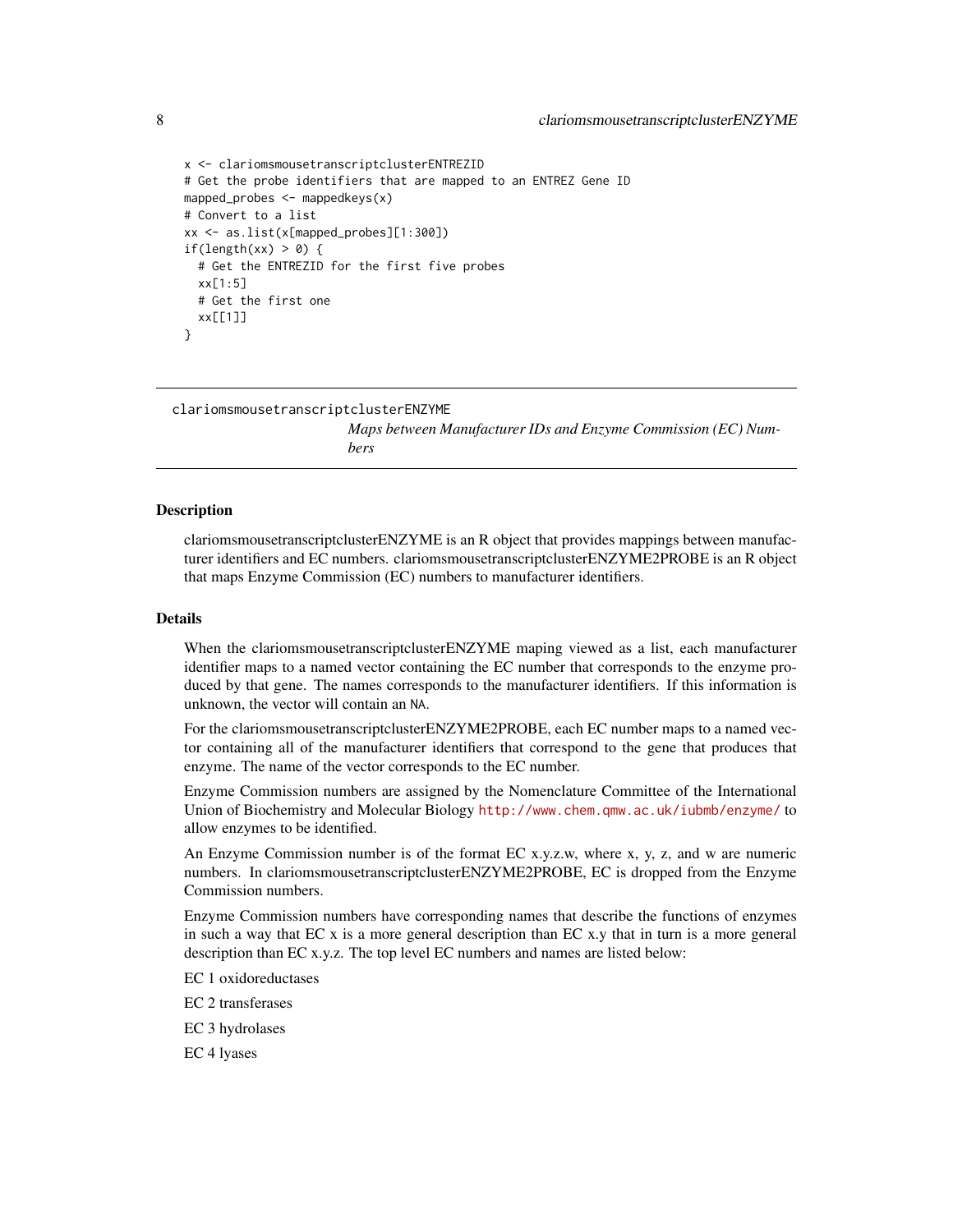EC 5 isomerases

EC 6 ligases

The EC name for a given EC number can be viewed at [http://www.chem.qmul.ac.uk/iupac/](http://www.chem.qmul.ac.uk/iupac/jcbn/index.html#6) [jcbn/index.html#6](http://www.chem.qmul.ac.uk/iupac/jcbn/index.html#6)

Mappings between probe identifiers and enzyme identifiers were obtained using files provided by: KEGG GENOME ftp://ftp.genome.jp/pub/kegg/genomes With a date stamp from the source of: 2011-Mar15

## References

<ftp://ftp.genome.ad.jp/pub/kegg/pathways>

## See Also

• [AnnotationDb-class](#page-0-0) for use of the select() interface.

```
## select() interface:
## Objects in this package can be accessed using the select() interface
## from the AnnotationDbi package. See ?select for details.
## Bimap interface:
x <- clariomsmousetranscriptclusterENZYME
# Get the probe identifiers that are mapped to an EC number
mapped_probes <- mappedkeys(x)
# Convert to a list
xx <- as.list(x[mapped_probes][1:3])
if(length(xx) > 0) {
  # Get the ENZYME for the first five probes
  xx[1:5]
  # Get the first one
  xx[[1]]
}
# Now convert clariomsmousetranscriptclusterENZYME2PROBE to a list to see inside
x <- clariomsmousetranscriptclusterENZYME2PROBE
mapped_probes <- mappedkeys(x)
## convert to a list
xx <- as.list(x[mapped_probes][1:3])
if(length(xx) > 0){
   # Get the probe identifiers for the first five enzyme
   #commission numbers
   xx[1:5]
   # Get the first one
   xx[[1]]
}
```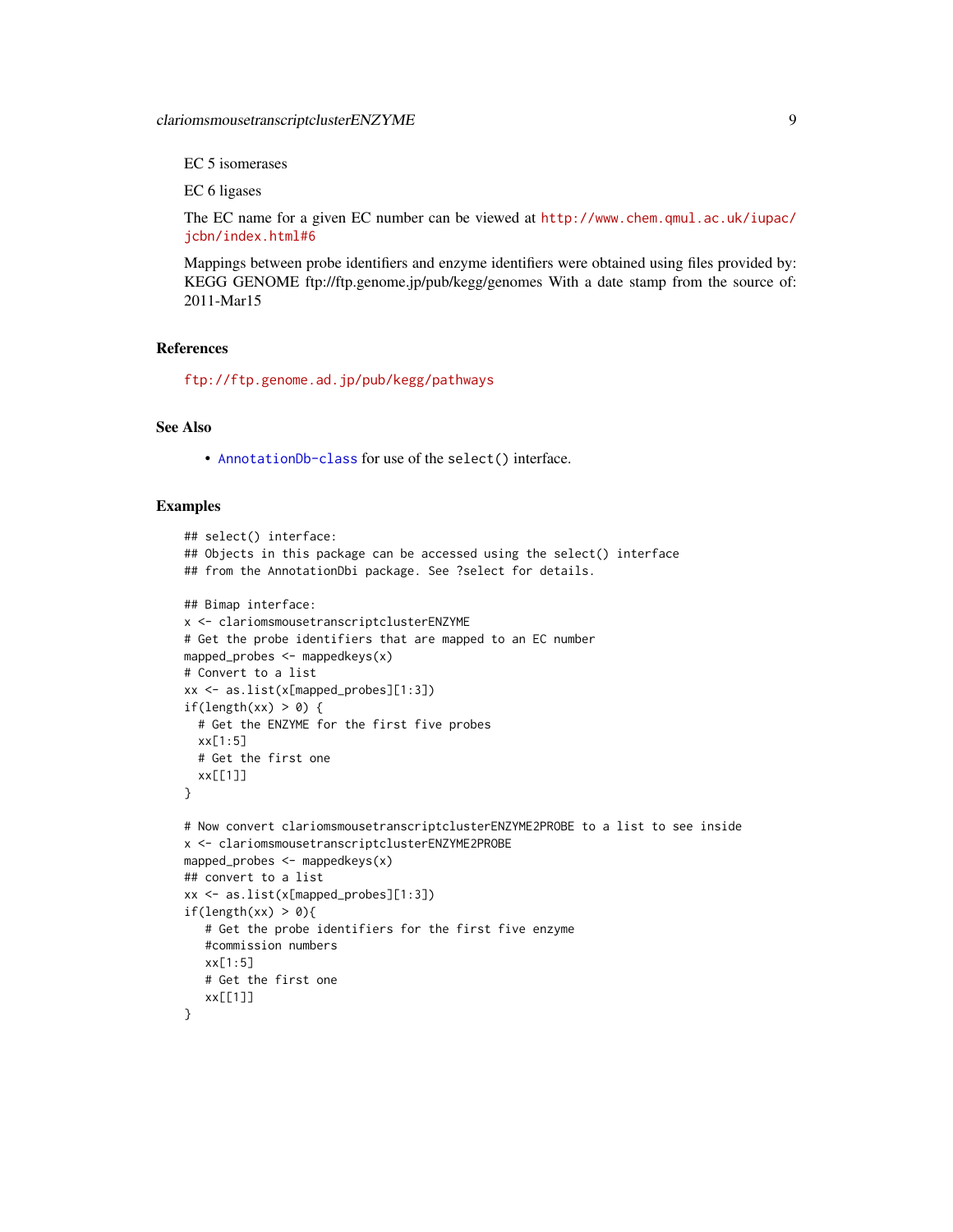## <span id="page-9-0"></span>clariomsmousetranscriptclusterGENENAME *Map between Manufacturer IDs and Genes*

## Description

clariomsmousetranscriptclusterGENENAME is an R object that maps manufacturer identifiers to the corresponding gene name.

#### Details

Each manufacturer identifier maps to a named vector containing the gene name. The vector name corresponds to the manufacturer identifier. If the gene name is unknown, the vector will contain an NA.

Gene names currently include both the official (validated by a nomenclature committee) and preferred names (interim selected for display) for genes. Efforts are being made to differentiate the two by adding a name to the vector.

Mappings were based on data provided by: Entrez Gene ftp://ftp.ncbi.nlm.nih.gov/gene/DATA With a date stamp from the source of: 2021-Apr14

## See Also

• [AnnotationDb-class](#page-0-0) for use of the select() interface.

```
## select() interface:
## Objects in this package can be accessed using the select() interface
## from the AnnotationDbi package. See ?select for details.
## Bimap interface:
x <- clariomsmousetranscriptclusterGENENAME
# Get the probe identifiers that are mapped to a gene name
mapped_probes <- mappedkeys(x)
# Convert to a list
xx <- as.list(x[mapped_probes][1:300])
if(length(xx) > 0) {
  # Get the GENENAME for the first five probes
  xx[1:5]
  # Get the first one
  xx[[1]]
}
```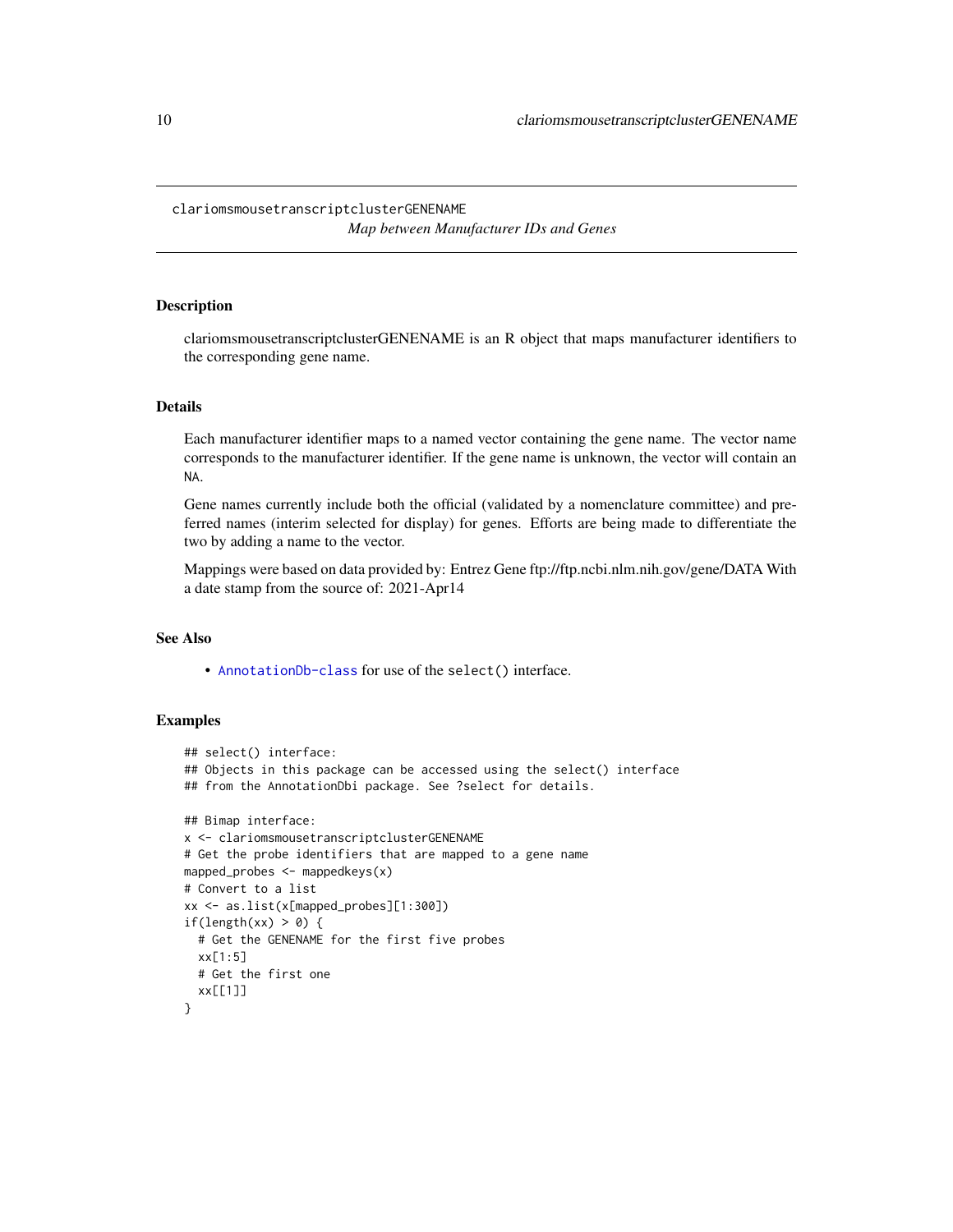<span id="page-10-1"></span>clariomsmousetranscriptclusterGO

*Maps between manufacturer IDs and Gene Ontology (GO) IDs*

## <span id="page-10-0"></span>Description

clariomsmousetranscriptclusterGO is an R object that provides mappings between manufacturer identifiers and the GO identifiers that they are directly associated with. This mapping and its reverse mapping (clariomsmousetranscriptclusterGO2PROBE) do NOT associate the child terms from the GO ontology with the gene. Only the directly evidenced terms are represented here.

clariomsmousetranscriptclusterGO2ALLPROBES is an R object that provides mappings between a given GO identifier and all of the manufacturer identifiers annotated at that GO term OR TO ONE OF IT'S CHILD NODES in the GO ontology. Thus, this mapping is much larger and more inclusive than clariomsmousetranscriptclusterGO2PROBE.

#### Details

If clariomsmousetranscriptclusterGO is cast as a list, each manufacturer identifier is mapped to a list of lists. The names on the outer list are GO identifiers. Each inner list consists of three named elements: GOID, Ontology, and Evidence.

The GOID element matches the GO identifier named in the outer list and is included for convenience when processing the data using 'lapply'.

The Ontology element indicates which of the three Gene Ontology categories this identifier belongs to. The categories are biological process (BP), cellular component (CC), and molecular function (MF).

The Evidence element contains a code indicating what kind of evidence supports the association of the GO identifier to the manufacturer id. Some of the evidence codes in use include:

IMP: inferred from mutant phenotype

IGI: inferred from genetic interaction

IPI: inferred from physical interaction

ISS: inferred from sequence similarity

IDA: inferred from direct assay

IEP: inferred from expression pattern

IEA: inferred from electronic annotation

TAS: traceable author statement

NAS: non-traceable author statement

ND: no biological data available

IC: inferred by curator

A more complete listing of evidence codes can be found at:

<http://www.geneontology.org/GO.evidence.shtml>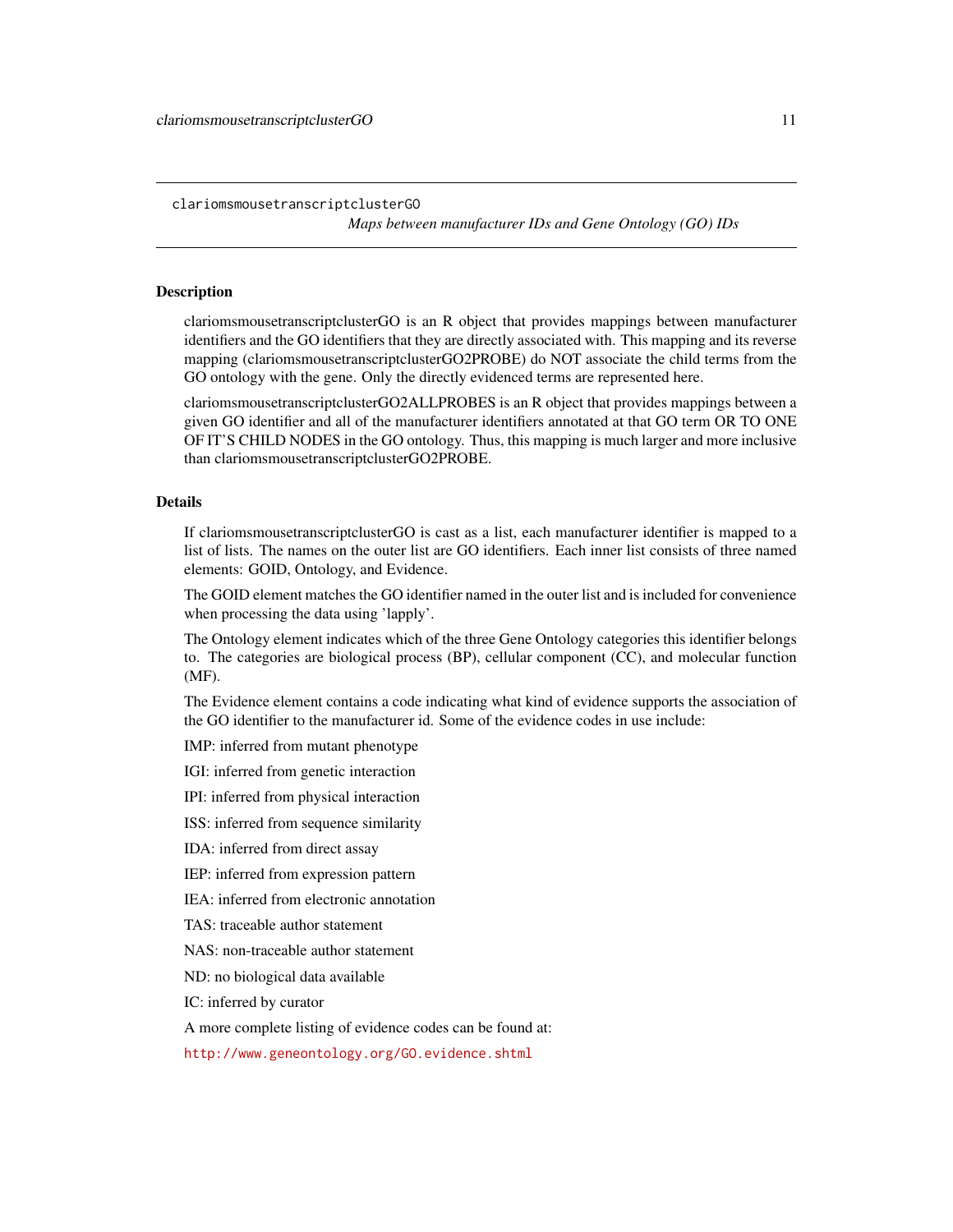<span id="page-11-0"></span>If clariomsmousetranscriptclusterGO2ALLPROBES or clariomsmousetranscriptclusterGO2PROBE is cast as a list, each GO term maps to a named vector of manufacturer identifiers and evidence codes. A GO identifier may be mapped to the same manufacturer identifier more than once but the evidence code can be different. Mappings between Gene Ontology identifiers and Gene Ontology terms and other information are available in a separate data package named GO.

Whenever any of these mappings are cast as a data.frame, all the results will be output in an appropriate tabular form.

Mappings between manufacturer identifiers and GO information were obtained through their mappings to manufacturer identifiers. NAs are assigned to manufacturer identifiers that can not be mapped to any Gene Ontology information. Mappings between Gene Ontology identifiers an Gene Ontology terms and other information are available in a separate data package named GO.

All mappings were based on data provided by: Gene Ontology http://current.geneontology.org/ontology/gobasic.obo With a date stamp from the source of: 2021-02-01

## References

<ftp://ftp.ncbi.nlm.nih.gov/gene/DATA/>

## See Also

- [clariomsmousetranscriptclusterGO2ALLPROBES](#page-10-0)
- [AnnotationDb-class](#page-0-0) for use of the select() interface.

```
## select() interface:
## Objects in this package can be accessed using the select() interface
## from the AnnotationDbi package. See ?select for details.
## Bimap interface:
x <- clariomsmousetranscriptclusterGO
# Get the manufacturer identifiers that are mapped to a GO ID
mapped_genes <- mappedkeys(x)
# Convert to a list
xx <- as.list(x[mapped_genes][1:300])
if(length(xx) > 0) {
    # Try the first one
    got \leftarrow xx[[1]]got[[1]][["GOID"]]
    got[[1]][["Ontology"]]
    got[[1]][["Evidence"]]
}
# For the reverse map:
x <- clariomsmousetranscriptclusterGO2PROBE
mapped_genes <- mappedkeys(x)
# Convert to a list
xx <- as.list(x[mapped_genes][1:300])
if(length(xx) > 0){
    # Gets the manufacturer ids for the top 2nd and 3nd GO identifiers
    goids \leq -x \times [2:3]
```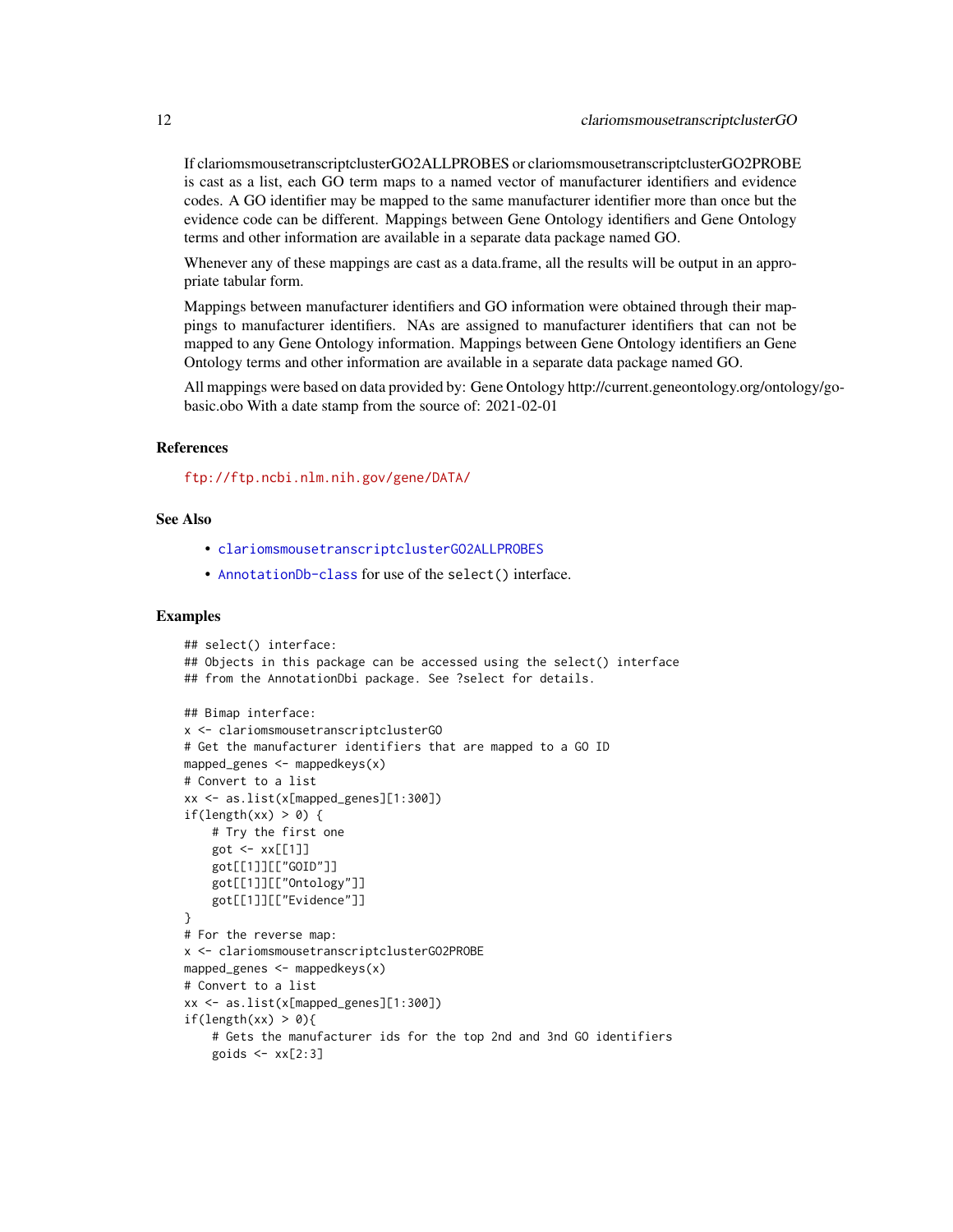```
# Gets the manufacturer ids for the first element of goids
    goids[[1]]
    # Evidence code for the mappings
   names(goids[[1]])
}
x <- clariomsmousetranscriptclusterGO2ALLPROBES
mapped_genes \leq mappedkeys(x)
# Convert clariomsmousetranscriptclusterGO2ALLPROBES to a list
xx <- as.list(x[mapped_genes][1:300])
if(length(xx) > 0){
# Gets the manufacturer identifiers for the top 2nd and 3nd GO identifiers
    goids \leq -x \times [2:3]# Gets all the manufacturer identifiers for the first element of goids
   goids[[1]]
    # Evidence code for the mappings
   names(goids[[1]])
}
```
clariomsmousetranscriptclusterMAPCOUNTS

*Number of mapped keys for the maps in package clariomsmousetranscriptcluster.db*

#### Description

DEPRECATED. Counts in the MAPCOUNT table are out of sync and should not be used.

clariomsmousetranscriptclusterMAPCOUNTS provides the "map count" (i.e. the count of mapped keys) for each map in package clariomsmousetranscriptcluster.db.

## Details

DEPRECATED. Counts in the MAPCOUNT table are out of sync and should not be used.

This "map count" information is precalculated and stored in the package annotation DB. This allows some quality control and is used by the [checkMAPCOUNTS](#page-0-0) function defined in AnnotationDbi to compare and validate different methods (like count.mappedkeys $(x)$  or sum(!is.na(as.list(x)))) for getting the "map count" of a given map.

clariomsmousetranscriptclusterMGI *Map MGI gene accession numbers with manufacturer identifiers*

## **Description**

clariomsmousetranscriptclusterMGI is an R object that contains mappings between manufacturer identifiers and Jackson Laboratory MGI gene accession numbers.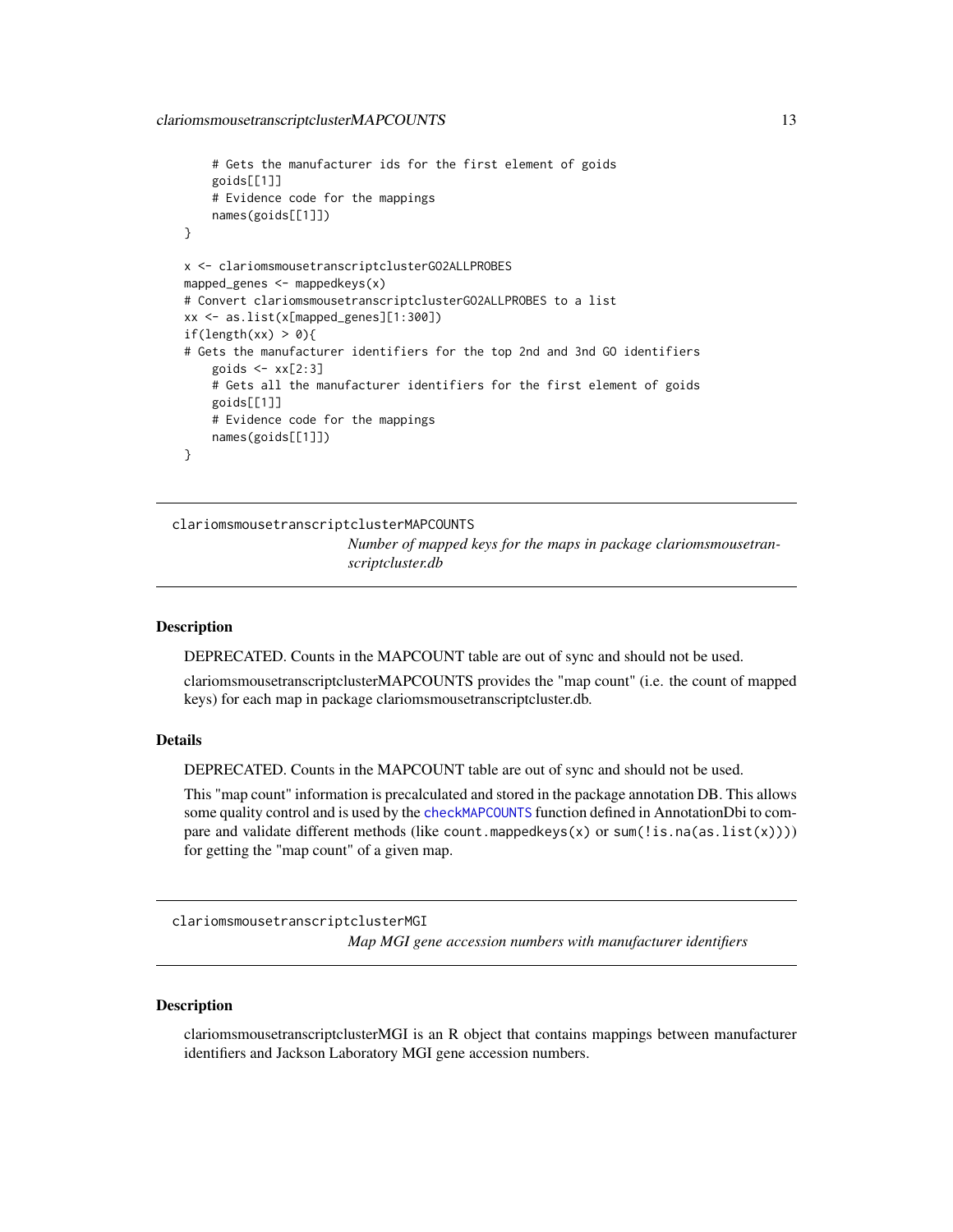## <span id="page-13-0"></span>Details

This object is a simple mapping of manufacturer identifiers to MGI gene Accession Numbers.

Mappings were based on data provided by: Entrez Gene ftp://ftp.ncbi.nlm.nih.gov/gene/DATA With a date stamp from the source of: 2021-Apr14

## See Also

• [AnnotationDb-class](#page-0-0) for use of the select() interface.

## Examples

```
## select() interface:
## Objects in this package can be accessed using the select() interface
## from the AnnotationDbi package. See ?select for details.
## Bimap interface:
x <- clariomsmousetranscriptclusterMGI
# Get the manufacturer IDs that are mapped to an MGI ID
mapped_genes <- mappedkeys(x)
# Convert to a list
xx <- as.list(x[mapped_genes][1:300])
if(length(xx) > 0) {
  # Get the MGI IDs for the first five genes
  xx[1:5]
  # Get the first one
  xx[[1]]
}
#For the reverse map MGI2EG:
x <- clariomsmousetranscriptclusterMGI2PROBE
mapped_genes \leq mappedkeys(x)
# Convert to a list
xx <- as.list(x[mapped_genes][1:300])
if(length(xx) > 0){
   # Gets the manufacturer IDs for the first five MGI IDs
   xx[1:5]
   # Get the first one
   xx[[1]]
}
```
clariomsmousetranscriptclusterORGANISM

*The Organism information for clariomsmousetranscriptcluster*

## Description

clariomsmousetranscriptclusterORGANISM is an R object that contains a single item: a character string that names the organism for which clariomsmousetranscriptcluster was built. clariomsmousetranscriptclusterORGPKG is an R object that contains a chararcter vector with the name of the organism package that a chip package depends on for its gene-centric annotation.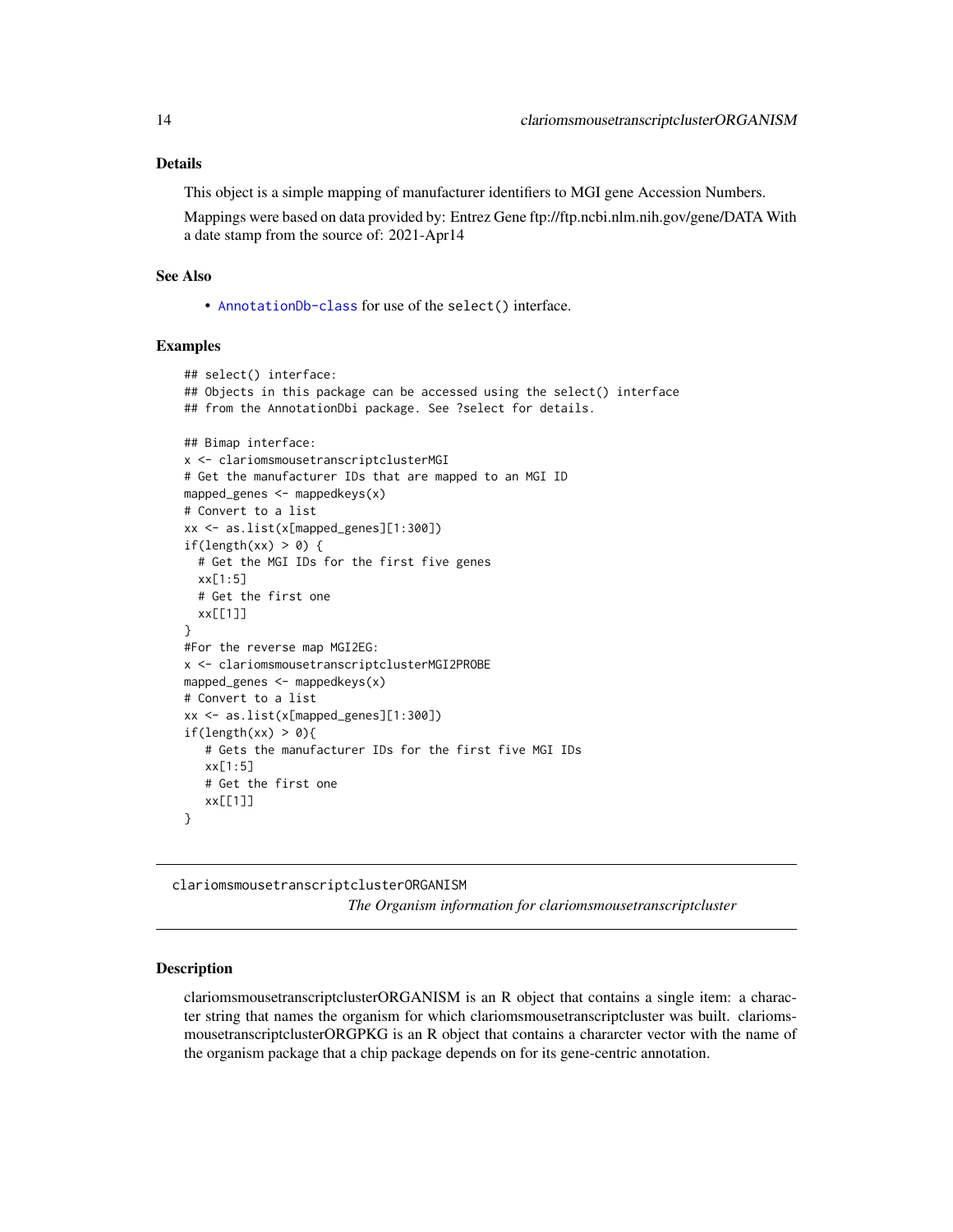#### <span id="page-14-0"></span>Details

Although the package name is suggestive of the organism for which it was built, clariomsmousetranscriptclusterORGANISM provides a simple way to programmatically extract the organism name. clariomsmousetranscriptclusterORGPKG provides a simple way to programmatically extract the name of the parent organism package. The parent organism package is a strict dependency for chip packages as this is where the gene cetric information is ultimately extracted from. The full package name will always be this string plus the extension ".db". But most programatic acces will not require this extension, so its more convenient to leave it out.

## See Also

• [AnnotationDb-class](#page-0-0) for use of the select() interface.

## Examples

```
## select() interface:
## Objects in this package can be accessed using the select() interface
## from the AnnotationDbi package. See ?select for details.
## Bimap interface:
clariomsmousetranscriptclusterORGANISM
clariomsmousetranscriptclusterORGPKG
```

```
clariomsmousetranscriptclusterPATH
```
*Mappings between probe identifiers and KEGG pathway identifiers*

## Description

KEGG (Kyoto Encyclopedia of Genes and Genomes) maintains pathway data for various organisms.

clariomsmousetranscriptclusterPATH maps probe identifiers to the identifiers used by KEGG for pathways in which the genes represented by the probe identifiers are involved

clariomsmousetranscriptclusterPATH2PROBE is an R object that provides mappings between KEGG identifiers and manufacturer identifiers.

## Details

Each KEGG pathway has a name and identifier. Pathway name for a given pathway identifier can be obtained using the KEGG data package that can either be built using AnnBuilder or downloaded from Bioconductor <http://www.bioconductor.org>.

Graphic presentations of pathways are searchable at url http://www.genome.ad.jp/kegg/pathway.html by using pathway identifiers as keys.

Mappings were based on data provided by: KEGG GENOME ftp://ftp.genome.jp/pub/kegg/genomes With a date stamp from the source of: 2011-Mar15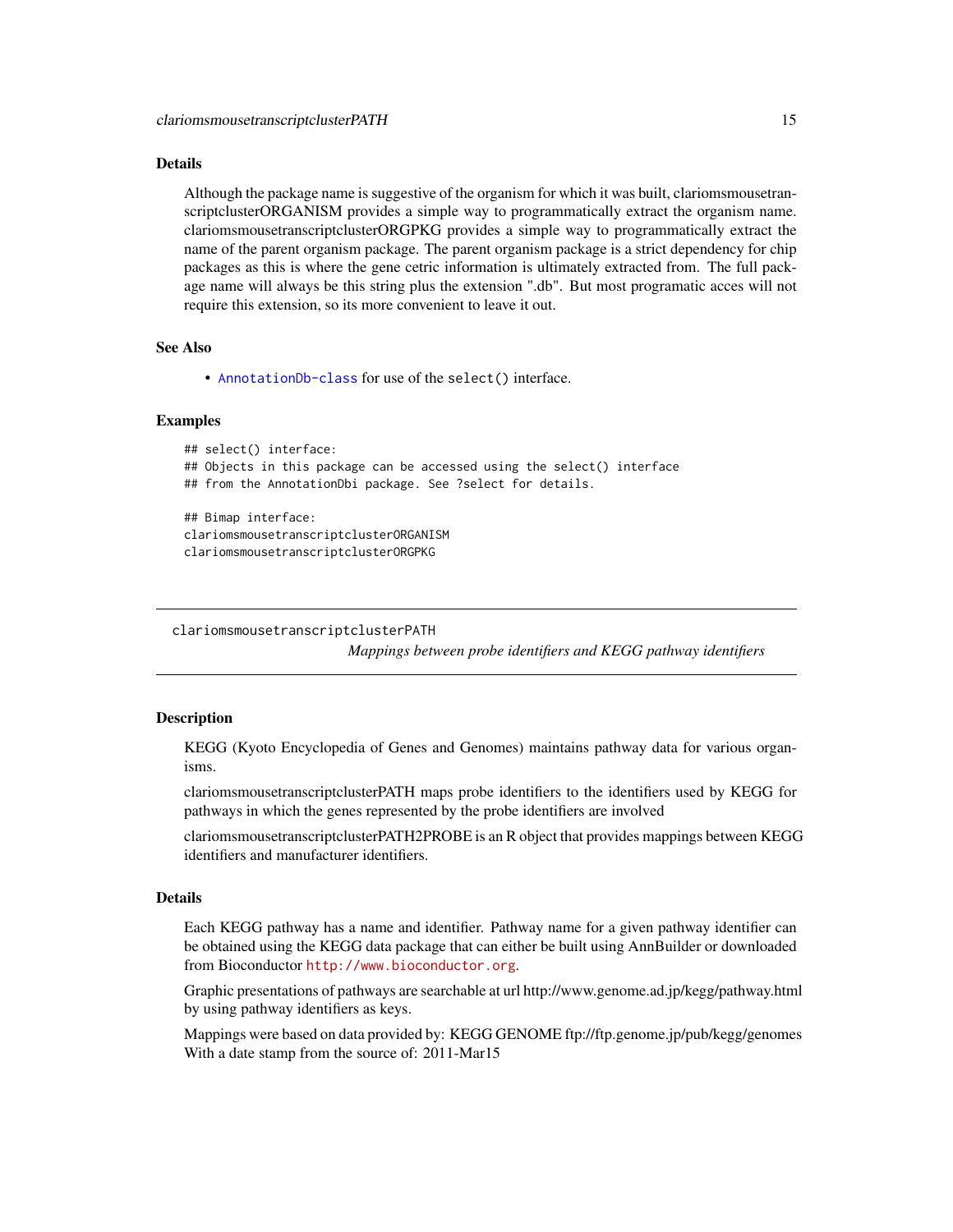## <span id="page-15-0"></span>References

<http://www.genome.ad.jp/kegg/>

## See Also

• [AnnotationDb-class](#page-0-0) for use of the select() interface.

## Examples

```
## select() interface:
## Objects in this package can be accessed using the select() interface
## from the AnnotationDbi package. See ?select for details.
## Bimap interface:
x <- clariomsmousetranscriptclusterPATH
# Get the probe identifiers that are mapped to a KEGG pathway ID
mapped_probes <- mappedkeys(x)
# Convert to a list
xx <- as.list(x[mapped_probes][1:300])
if(length(xx) > 0) {
  # Get the PATH for the first five probes
  xx[1:5]
  # Get the first one
  xx[[1]]
}
x <- clariomsmousetranscriptclusterPATH
mapped_probes <- mappedkeys(x)
# Now convert the clariomsmousetranscriptclusterPATH2PROBE object to a list
xx <- as.list(x[mapped_probes][1:300])
if(length(xx) > 0){
    # Get the probe identifiers for the first two pathway identifiers
    xx[1:2]
    # Get the first one
    xx[[1]]
}
```
clariomsmousetranscriptclusterPFAM

*Maps between Manufacturer Identifiers and PFAM Identifiers*

## **Description**

clariomsmousetranscriptclusterPFAM is an R object that provides mappings between manufacturer identifiers and PFAM identifiers.

#### Details

The bimap interface for PFAM is defunct. Please use select() interface to PFAM identifiers. See ?AnnotationDbi::select for details.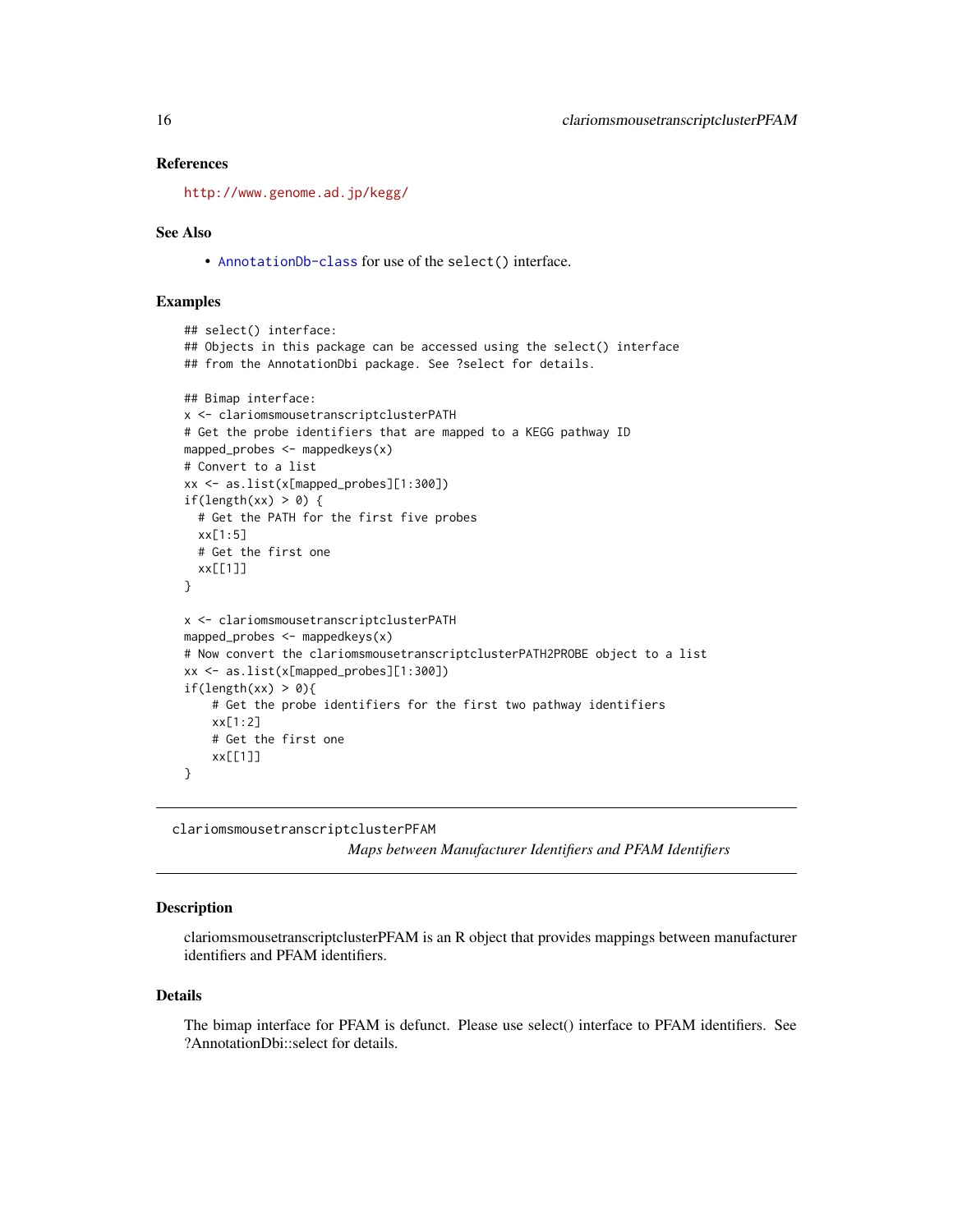<span id="page-16-0"></span>clariomsmousetranscriptclusterPMID *Maps between Manufacturer Identifiers and PubMed Identifiers*

## **Description**

clariomsmousetranscriptclusterPMID is an R object that provides mappings between manufacturer identifiers and PubMed identifiers. clariomsmousetranscriptclusterPMID2PROBE is an R object that provides mappings between PubMed identifiers and manufacturer identifiers.

#### Details

When clariomsmousetranscriptclusterPMID is viewed as a list each manufacturer identifier is mapped to a named vector of PubMed identifiers. The name associated with each vector corresponds to the manufacturer identifier. The length of the vector may be one or greater, depending on how many PubMed identifiers a given manufacturer identifier is mapped to. An NA is reported for any manufacturer identifier that cannot be mapped to a PubMed identifier.

When clariomsmousetranscriptclusterPMID2PROBE is viewed as a list each PubMed identifier is mapped to a named vector of manufacturer identifiers. The name represents the PubMed identifier and the vector contains all manufacturer identifiers that are represented by that PubMed identifier. The length of the vector may be one or longer, depending on how many manufacturer identifiers are mapped to a given PubMed identifier.

Titles, abstracts, and possibly full texts of articles can be obtained from PubMed by providing a valid PubMed identifier. The pubmed function of annotate can also be used for the same purpose.

Mappings were based on data provided by: Entrez Gene ftp://ftp.ncbi.nlm.nih.gov/gene/DATA With a date stamp from the source of: 2021-Apr14

#### References

<https://www.ncbi.nlm.nih.gov/entrez/query.fcgi?db=PubMed>

#### See Also

• [AnnotationDb-class](#page-0-0) for use of the select() interface.

```
## select() interface:
## Objects in this package can be accessed using the select() interface
## from the AnnotationDbi package. See ?select for details.
## Bimap interface:
x <- clariomsmousetranscriptclusterPMID
# Get the probe identifiers that are mapped to any PubMed ID
mapped_probes <- mappedkeys(x)
# Convert to a list
xx <- as.list(x[mapped_probes][1:300])
```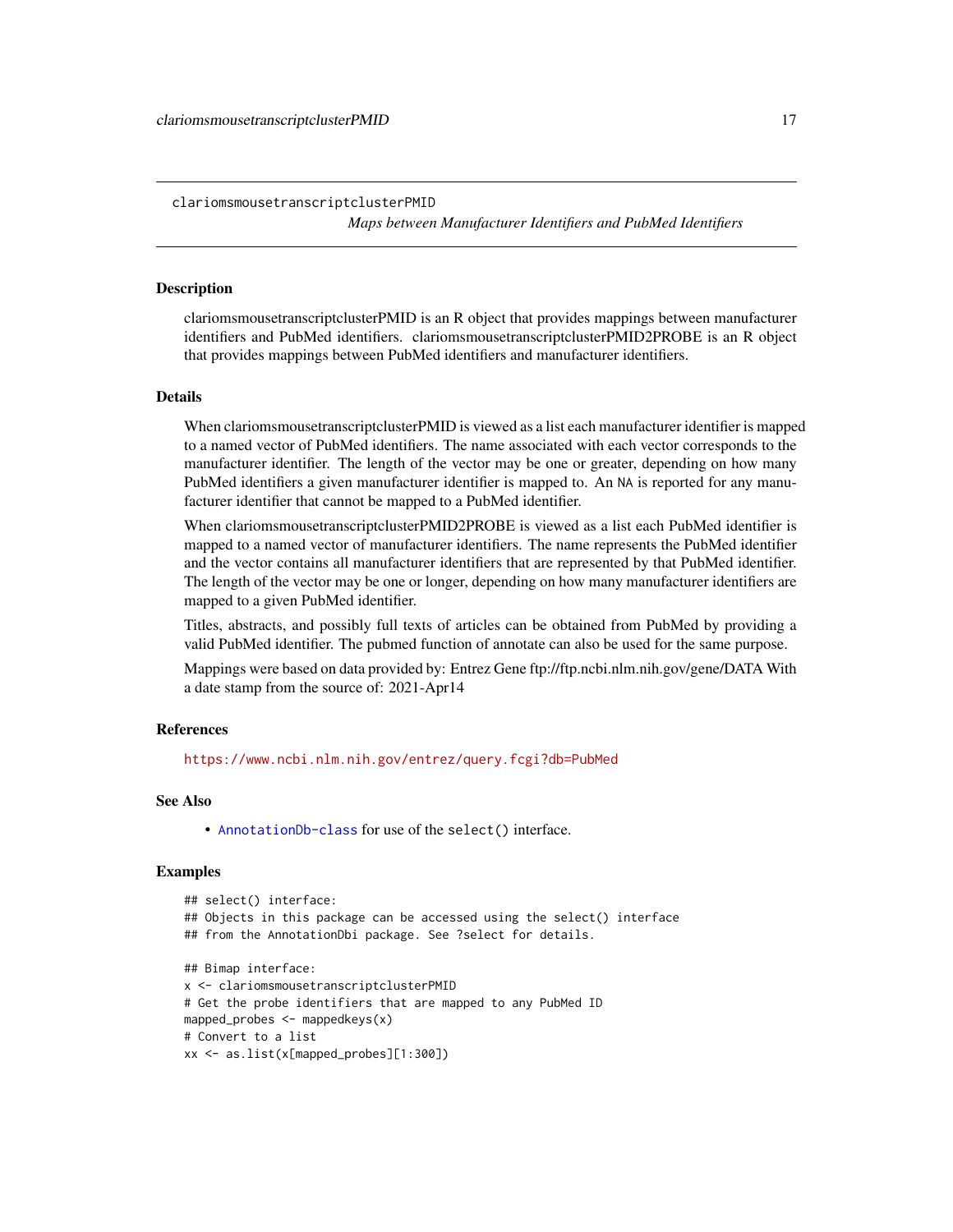```
if(length(xx) > 0){
    # Get the PubMed identifiers for the first two probe identifiers
   xx[1:2]
   # Get the first one
   xx[[1]]
    if(interactive() && !is.null(xx[[1]]) && !is.na(xx[[1]])
      && require(annotate)){
       # Get article information as XML files
       xmls < -pubmed(xx[[1]], disp = "data")# View article information using a browser
       pubmed(xx[[1]], disp = "browser")
    }
}
x <- clariomsmousetranscriptclusterPMID2PROBE
mapped_probes <- mappedkeys(x)
# Now convert the reverse map object clariomsmousetranscriptclusterPMID2PROBE to a list
xx <- as.list(x[mapped_probes][1:300])
if(length(xx) > 0){
    # Get the probe identifiers for the first two PubMed identifiers
   xx[1:2]
    # Get the first one
   xx[[1]]
    if(interactive() && require(annotate)){
       # Get article information as XML files for a PubMed id
       xmls < -pubmed(names(xx)[1], disp = "data")# View article information using a browser
       pubmed(names(xx)[1], disp = "browser")
   }
}
```
clariomsmousetranscriptclusterPROSITE

*Maps between Manufacturer Identifiers and PROSITE Identifiers*

## **Description**

clariomsmousetranscriptclusterPROSITE is an R object that provides mappings between manufacturer identifiers and PROSITE identifiers.

## Details

The bimap interface for PROSITE is defunct. Please use select() interface to PROSITE identifiers. See ?AnnotationDbi::select for details.

<span id="page-17-0"></span>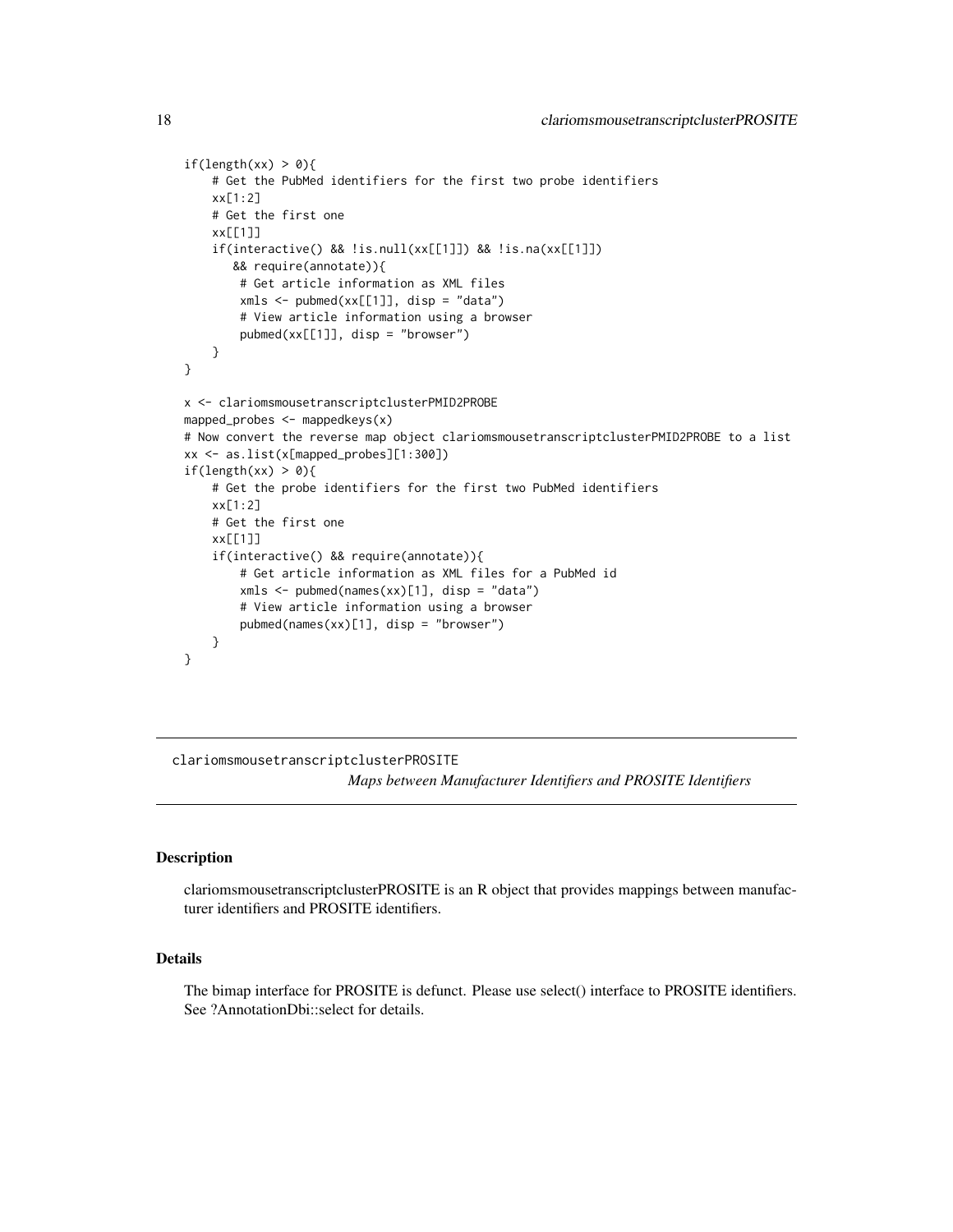## <span id="page-18-0"></span>clariomsmousetranscriptclusterREFSEQ

*Map between Manufacturer Identifiers and RefSeq Identifiers*

## Description

clariomsmousetranscriptclusterREFSEQ is an R object that provides mappings between manufacturer identifiers and RefSeq identifiers.

## Details

Each manufacturer identifier is mapped to a named vector of RefSeq identifiers. The name represents the manufacturer identifier and the vector contains all RefSeq identifiers that can be mapped to that manufacturer identifier. The length of the vector may be one or greater, depending on how many RefSeq identifiers a given manufacturer identifier can be mapped to. An NA is reported for any manufacturer identifier that cannot be mapped to a RefSeq identifier at this time.

RefSeq identifiers differ in format according to the type of record the identifiers are for as shown below:

NG\\_XXXXX: RefSeq accessions for genomic region (nucleotide) records

NM\\_XXXXX: RefSeq accessions for mRNA records

NC\\_XXXXX: RefSeq accessions for chromosome records

NP\\_XXXXX: RefSeq accessions for protein records

XR\\_XXXXX: RefSeq accessions for model RNAs that are not associated with protein products

XM\\_XXXXX: RefSeq accessions for model mRNA records

XP\\_XXXXX: RefSeq accessions for model protein records

Where XXXXX is a sequence of integers.

NCBI <https://www.ncbi.nlm.nih.gov/RefSeq/> allows users to query the RefSeq database using RefSeq identifiers.

Mappings were based on data provided by: Entrez Gene ftp://ftp.ncbi.nlm.nih.gov/gene/DATA With a date stamp from the source of: 2021-Apr14

#### References

<https://www.ncbi.nlm.nih.gov> <https://www.ncbi.nlm.nih.gov/RefSeq/>

## See Also

• [AnnotationDb-class](#page-0-0) for use of the select() interface.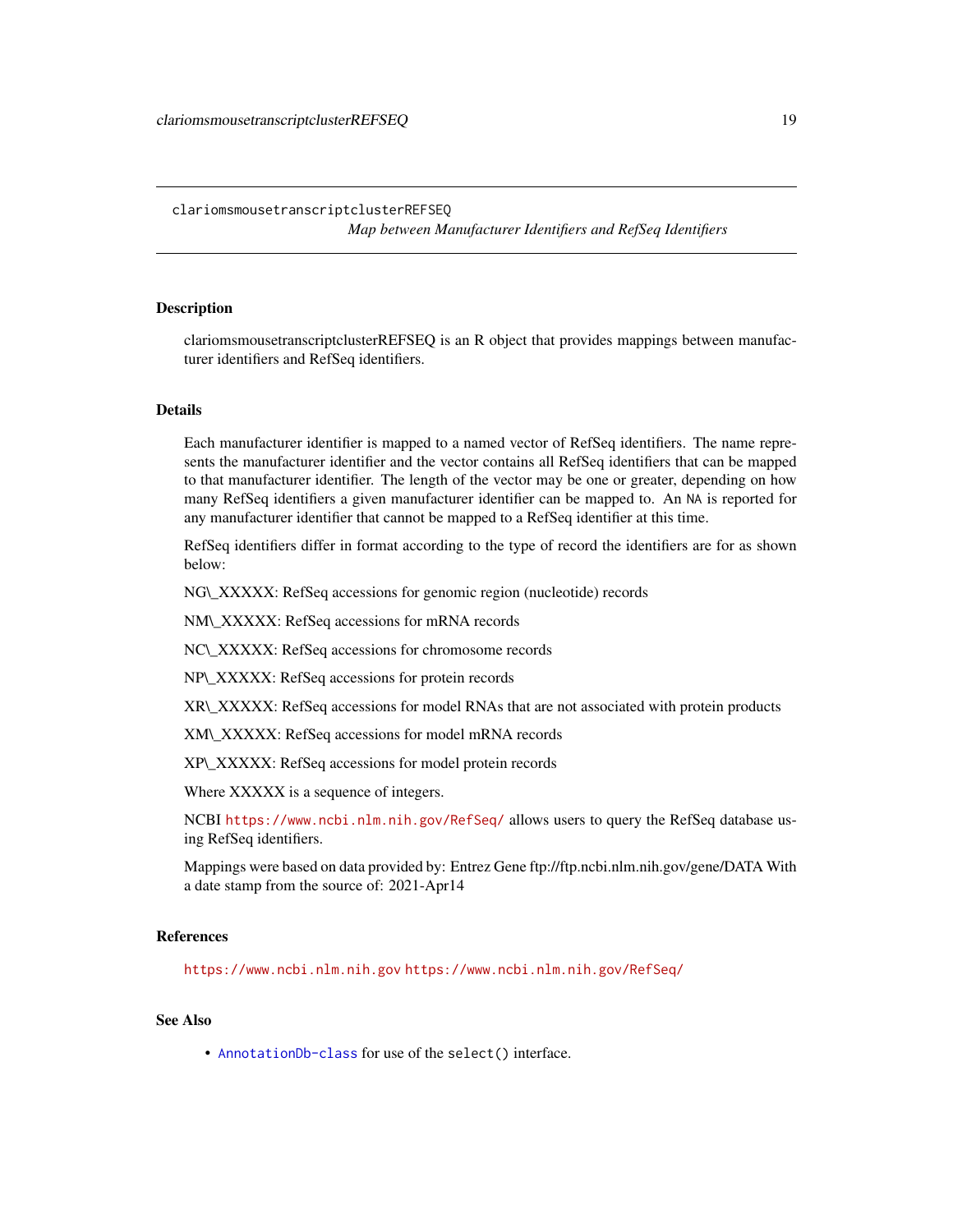## Examples

```
## select() interface:
## Objects in this package can be accessed using the select() interface
## from the AnnotationDbi package. See ?select for details.
## Bimap interface:
x <- clariomsmousetranscriptclusterREFSEQ
# Get the probe identifiers that are mapped to any RefSeq ID
mapped_probes <- mappedkeys(x)
# Convert to a list
xx <- as.list(x[mapped_probes][1:300])
if(length(xx) > 0) {
  # Get the REFSEQ for the first five probes
  xx[1:5]
  # Get the first one
  xx[[1]]
}
```
clariomsmousetranscriptclusterSYMBOL

*Map between Manufacturer Identifiers and Gene Symbols*

## Description

clariomsmousetranscriptclusterSYMBOL is an R object that provides mappings between manufacturer identifiers and gene abbreviations.

## Details

Each manufacturer identifier is mapped to an abbreviation for the corresponding gene. An NA is reported if there is no known abbreviation for a given gene.

Symbols typically consist of 3 letters that define either a single gene (ABC) or multiple genes (ABC1, ABC2, ABC3). Gene symbols can be used as key words to query public databases such as Entrez Gene.

Mappings were based on data provided by: Entrez Gene ftp://ftp.ncbi.nlm.nih.gov/gene/DATA With a date stamp from the source of: 2021-Apr14

## References

<https://www.ncbi.nlm.nih.gov/entrez/query.fcgi?db=gene>

## See Also

• [AnnotationDb-class](#page-0-0) for use of the select() interface.

<span id="page-19-0"></span>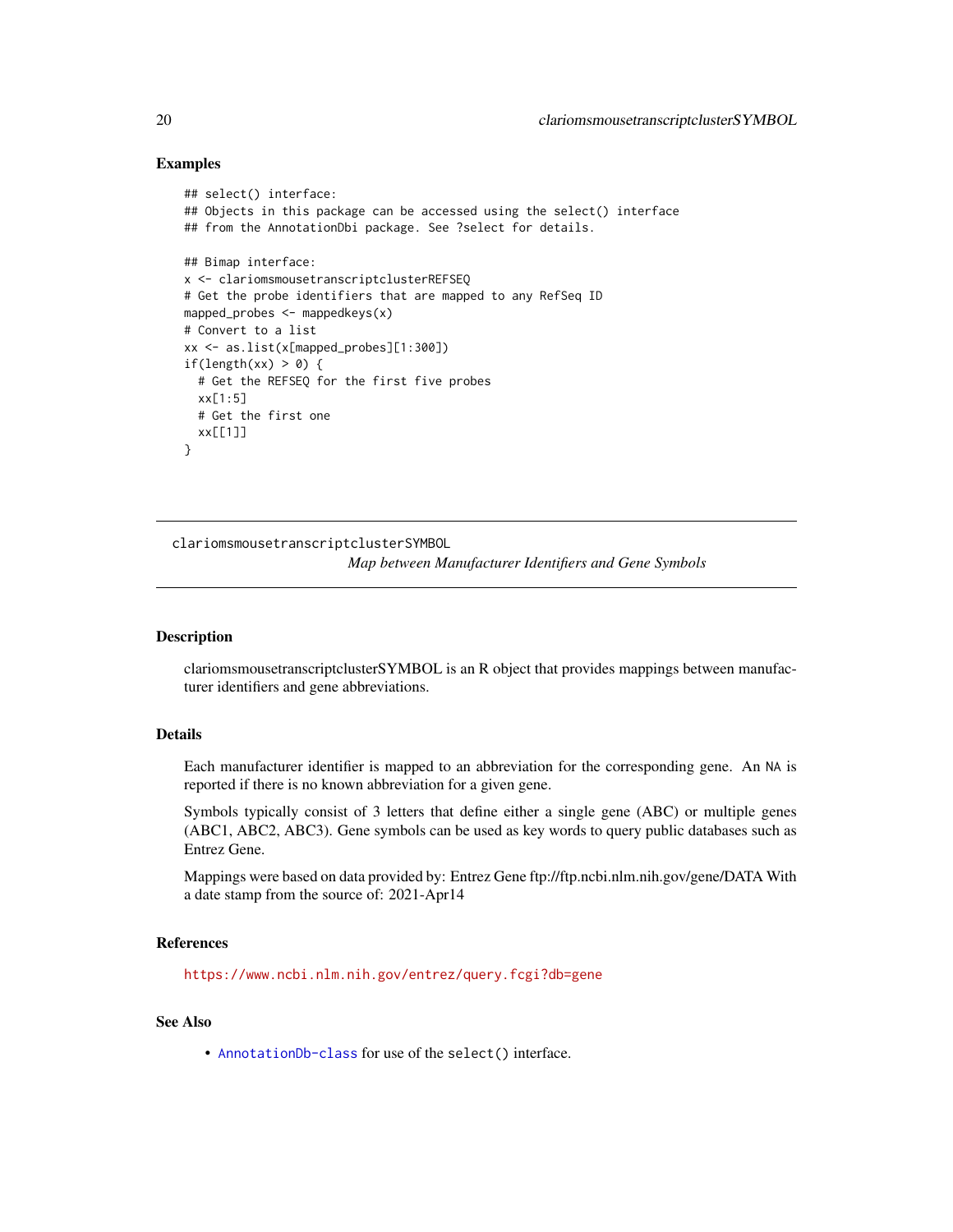#### <span id="page-20-0"></span>Examples

```
## select() interface:
## Objects in this package can be accessed using the select() interface
## from the AnnotationDbi package. See ?select for details.
## Bimap interface:
x <- clariomsmousetranscriptclusterSYMBOL
# Get the probe identifiers that are mapped to a gene symbol
mapped_probes <- mappedkeys(x)
# Convert to a list
xx <- as.list(x[mapped_probes][1:300])
if(length(xx) > 0) {
  # Get the SYMBOL for the first five probes
  xx[1:5]
  # Get the first one
  xx[[1]]
}
```
clariomsmousetranscriptclusterUNIPROT *Map Uniprot accession numbers with Entrez Gene identifiers*

## **Description**

clariomsmousetranscriptclusterUNIPROT is an R object that contains mappings between the manufacturer identifiers and Uniprot accession numbers.

#### Details

This object is a simple mapping of manufacturer identifiers to Uniprot Accessions.

Mappings were based on data provided by NCBI (link above) with an exception for fly, which required retrieving the data from ensembl <http://www.ensembl.org/biomart/martview/>

#### See Also

• [AnnotationDb-class](#page-0-0) for use of the select() interface.

```
## select() interface:
## Objects in this package can be accessed using the select() interface
## from the AnnotationDbi package. See ?select for details.
## Bimap interface:
x <- clariomsmousetranscriptclusterUNIPROT
# Get the entrez gene IDs that are mapped to an Uniprot ID
mapped_genes <- mappedkeys(x)
# Convert to a list
xx <- as.list(x[mapped_genes][1:300])
```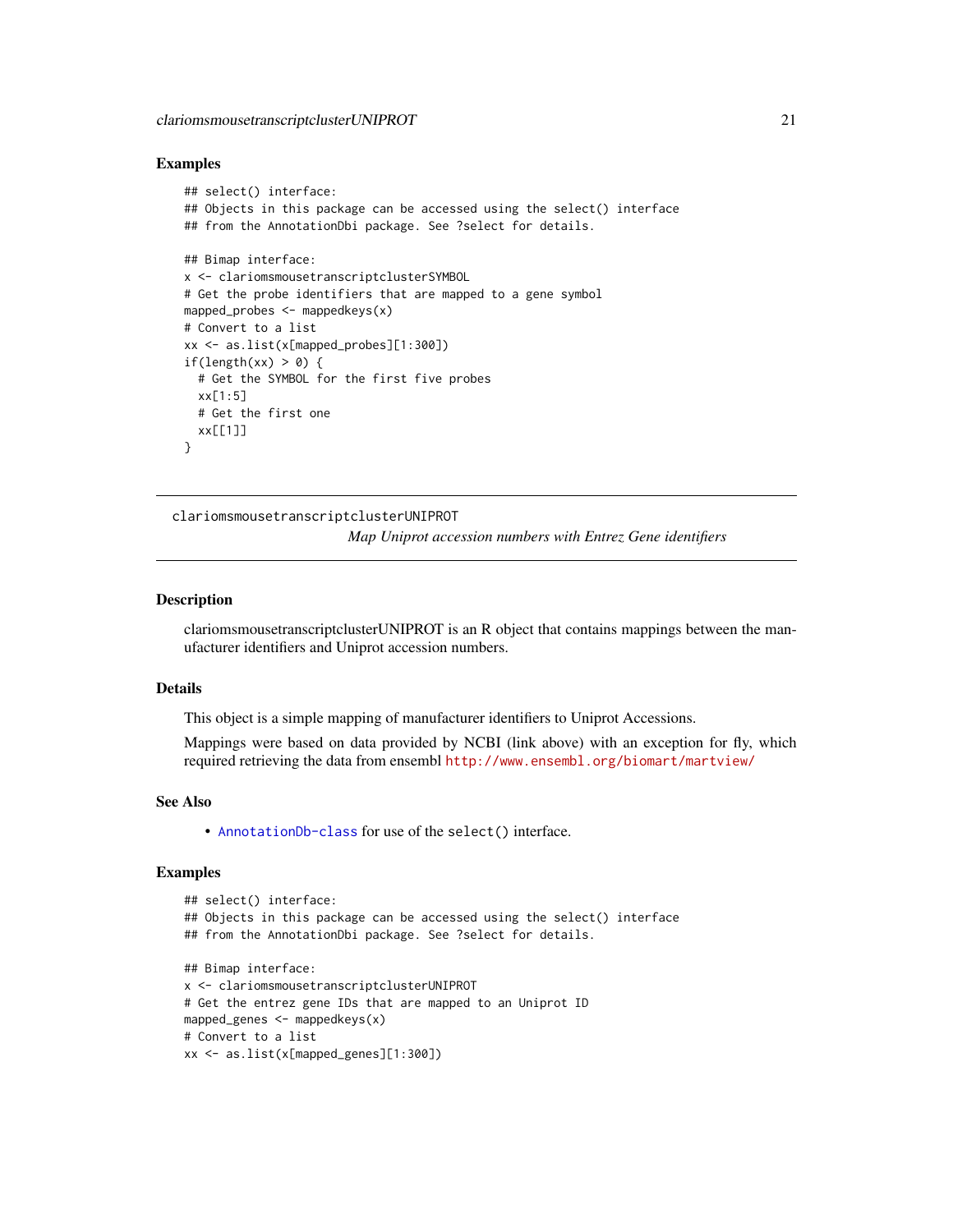```
if(length(xx) > 0) {
 # Get the Uniprot IDs for the first five genes
 xx[1:5]
 # Get the first one
 xx[[1]]
}
```
clariomsmousetranscriptcluster\_dbconn

*Collect information about the package annotation DB*

## Description

Some convenience functions for getting a connection object to (or collecting information about) the package annotation DB.

## Usage

```
clariomsmousetranscriptcluster_dbconn()
clariomsmousetranscriptcluster_dbfile()
clariomsmousetranscriptcluster_dbschema(file="", show.indices=FALSE)
clariomsmousetranscriptcluster_dbInfo()
```
## Arguments

| file         | A connection, or a character string naming the file to print to (see the file<br>argument of the cat function for the details). |
|--------------|---------------------------------------------------------------------------------------------------------------------------------|
| show.indices | The CREATE INDEX statements are not shown by default. Use show, indices=TRUE<br>to get them.                                    |

#### Details

clariomsmousetranscriptcluster\_dbconn returns a connection object to the package annotation DB. IMPORTANT: Don't call [dbDisconnect](#page-0-0) on the connection object returned by clariomsmousetranscriptcluster or you will break all the [AnnDbObj](#page-0-0) objects defined in this package!

clariomsmousetranscriptcluster\_dbfile returns the path (character string) to the package annotation DB (this is an SQLite file).

clariomsmousetranscriptcluster\_dbschema prints the schema definition of the package annotation DB.

clariomsmousetranscriptcluster\_dbInfo prints other information about the package annotation DB.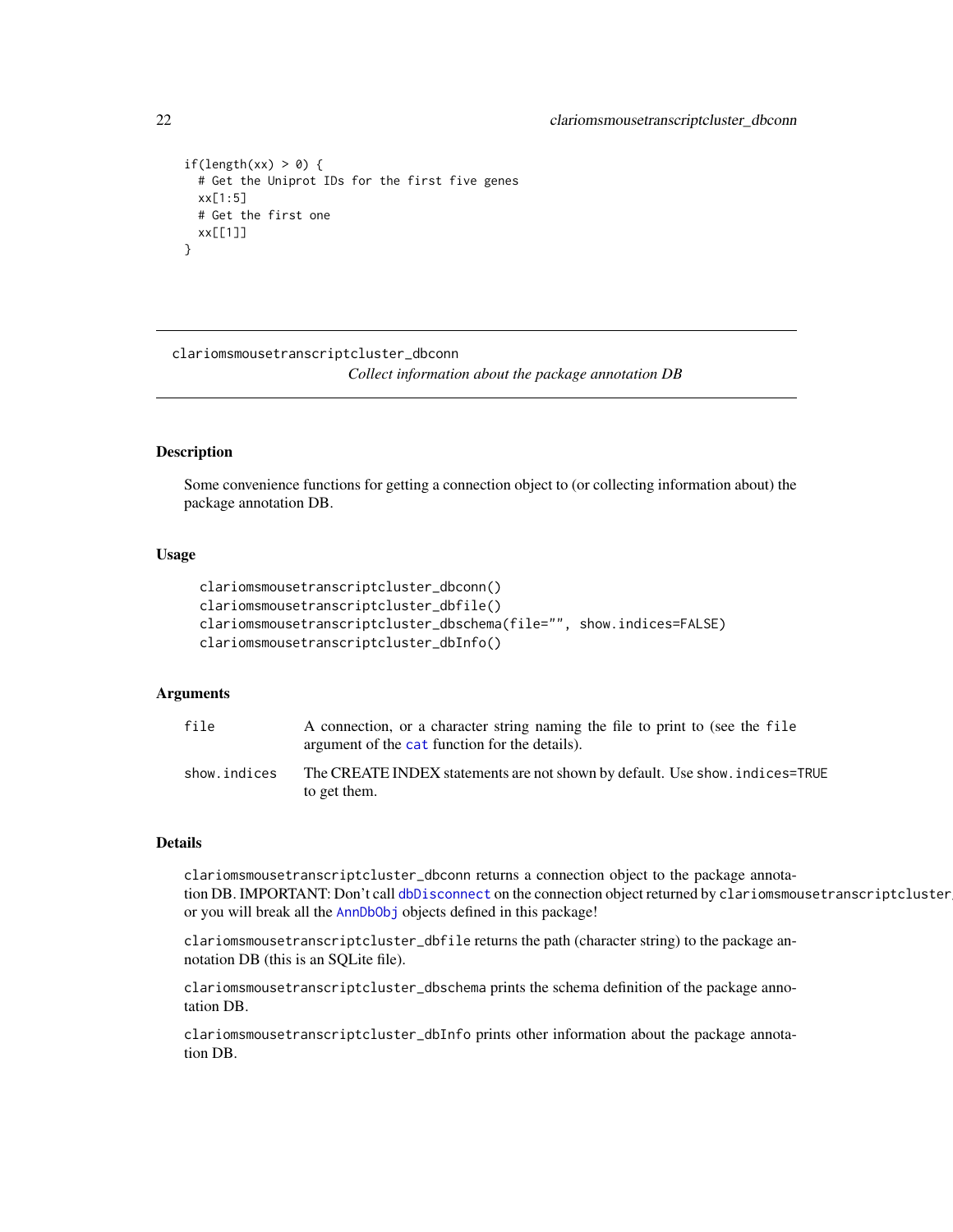## <span id="page-22-0"></span>Value

clariomsmousetranscriptcluster\_dbconn: a DBIConnection object representing an open connection to the package annotation DB.

clariomsmousetranscriptcluster\_dbfile: a character string with the path to the package annotation DB.

clariomsmousetranscriptcluster\_dbschema: none (invisible NULL).

clariomsmousetranscriptcluster\_dbInfo: none (invisible NULL).

## See Also

[dbGetQuery](#page-0-0), [dbConnect](#page-0-0), [dbconn](#page-0-0), [dbfile](#page-0-0), [dbschema](#page-0-0), [dbInfo](#page-0-0)

## Examples

library(DBI) ## Count the number of rows in the "probes" table: dbGetQuery(clariomsmousetranscriptcluster\_dbconn(), "SELECT COUNT(\*) FROM probes")

clariomsmousetranscriptcluster\_dbschema()

clariomsmousetranscriptcluster\_dbInfo()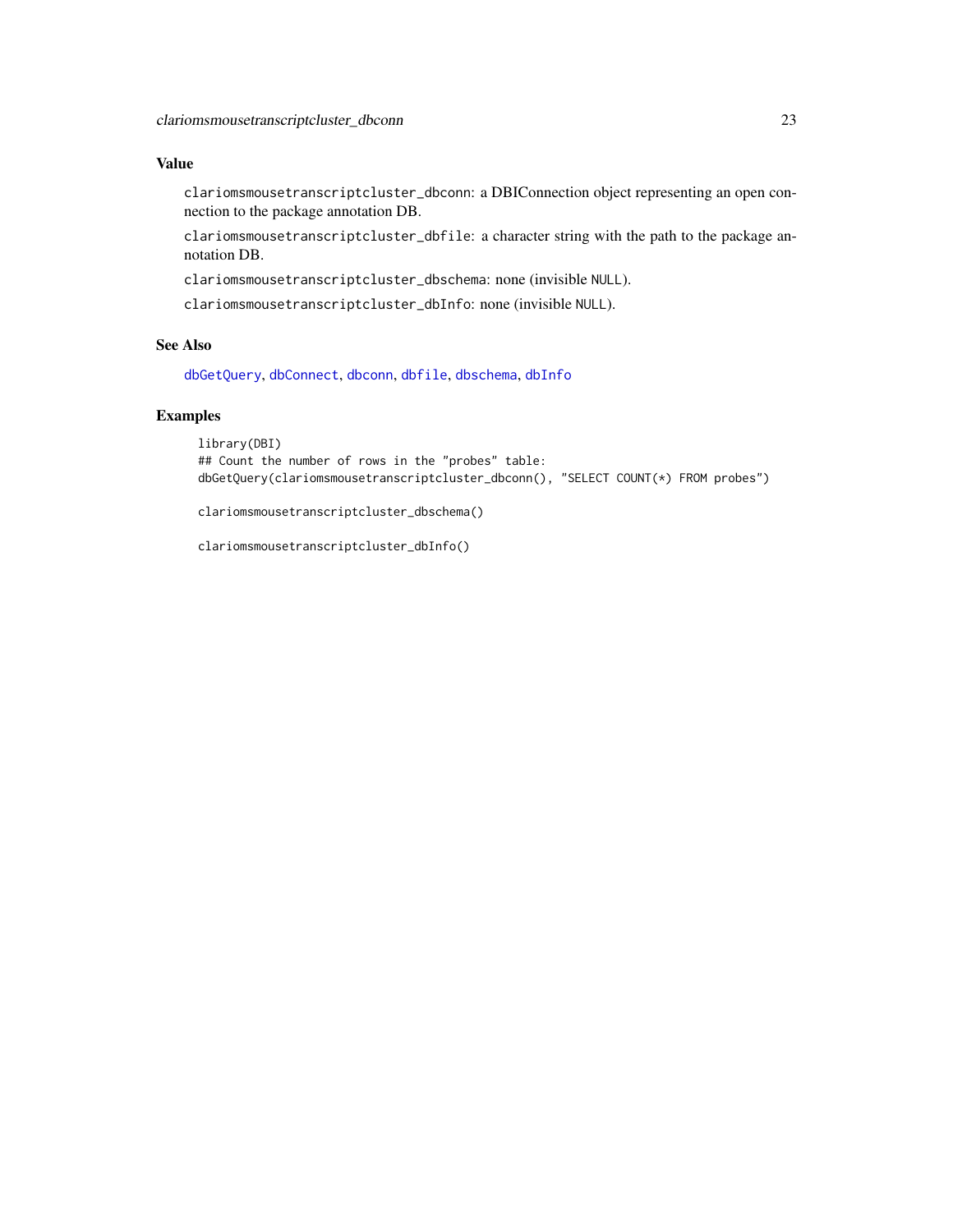# Index

∗ datasets clariomsmousetranscriptcluster.db, [3](#page-2-0) clariomsmousetranscriptcluster\_dbconn, [22](#page-21-0) clariomsmousetranscriptclusterACCNUM, [1](#page-0-1) clariomsmousetranscriptclusterALIAS2PROBE, [2](#page-1-0) clariomsmousetranscriptclusterCHR, [3](#page-2-0) clariomsmousetranscriptclusterCHRLENGTHS, [4](#page-3-0) clariomsmousetranscriptclusterCHRLOC, [5](#page-4-0) clariomsmousetranscriptclusterENSEMBL, [6](#page-5-0) clariomsmousetranscriptclusterENTREZID, [7](#page-6-0) clariomsmousetranscriptclusterENZYME, [8](#page-7-0) clariomsmousetranscriptclusterGENENAME, [10](#page-9-0) clariomsmousetranscriptclusterGO, [11](#page-10-1) clariomsmousetranscriptclusterMAPCOUNTS, clariomsmousetranscriptcluster\_dbschema [13](#page-12-0) clariomsmousetranscriptclusterMGI, [13](#page-12-0) clariomsmousetranscriptclusterORGANISM, [14](#page-13-0) clariomsmousetranscriptclusterPATH, [15](#page-14-0) clariomsmousetranscriptclusterPFAM, [16](#page-15-0) clariomsmousetranscriptclusterPMID, [17](#page-16-0) clariomsmousetranscriptclusterPROSITE, [18](#page-17-0) clariomsmousetranscriptclusterREFSEQ, [19](#page-18-0) clariomsmousetranscriptclusterSYMBOL, [20](#page-19-0) clariomsmousetranscriptclusterUNIPROT, [21](#page-20-0) ∗ utilities clariomsmousetranscriptcluster\_dbconn, [22](#page-21-0) AnnDbObj, *[22](#page-21-0)* cat, *[22](#page-21-0)* checkMAPCOUNTS, *[13](#page-12-0)* clariomsmousetranscriptcluster *(*clariomsmousetranscriptcluster.db*)*, [3](#page-2-0) clariomsmousetranscriptcluster.db, [3](#page-2-0) clariomsmousetranscriptcluster\_dbconn, [22](#page-21-0) clariomsmousetranscriptcluster\_dbfile *(*clariomsmousetranscriptcluster\_dbconn*)*, [22](#page-21-0) clariomsmousetranscriptcluster\_dbInfo *(*clariomsmousetranscriptcluster\_dbconn*)*, [22](#page-21-0) *(*clariomsmousetranscriptcluster\_dbconn*)*,  $22$ clariomsmousetranscriptclusterACCNUM, [1](#page-0-1) clariomsmousetranscriptclusterALIAS2PROBE,  $\mathcal{D}$ clariomsmousetranscriptclusterCHR, [3](#page-2-0) clariomsmousetranscriptclusterCHRLENGTHS, [4](#page-3-0) clariomsmousetranscriptclusterCHRLOC, [5](#page-4-0) clariomsmousetranscriptclusterCHRLOCEND *(*clariomsmousetranscriptclusterCHRLOC*)*,